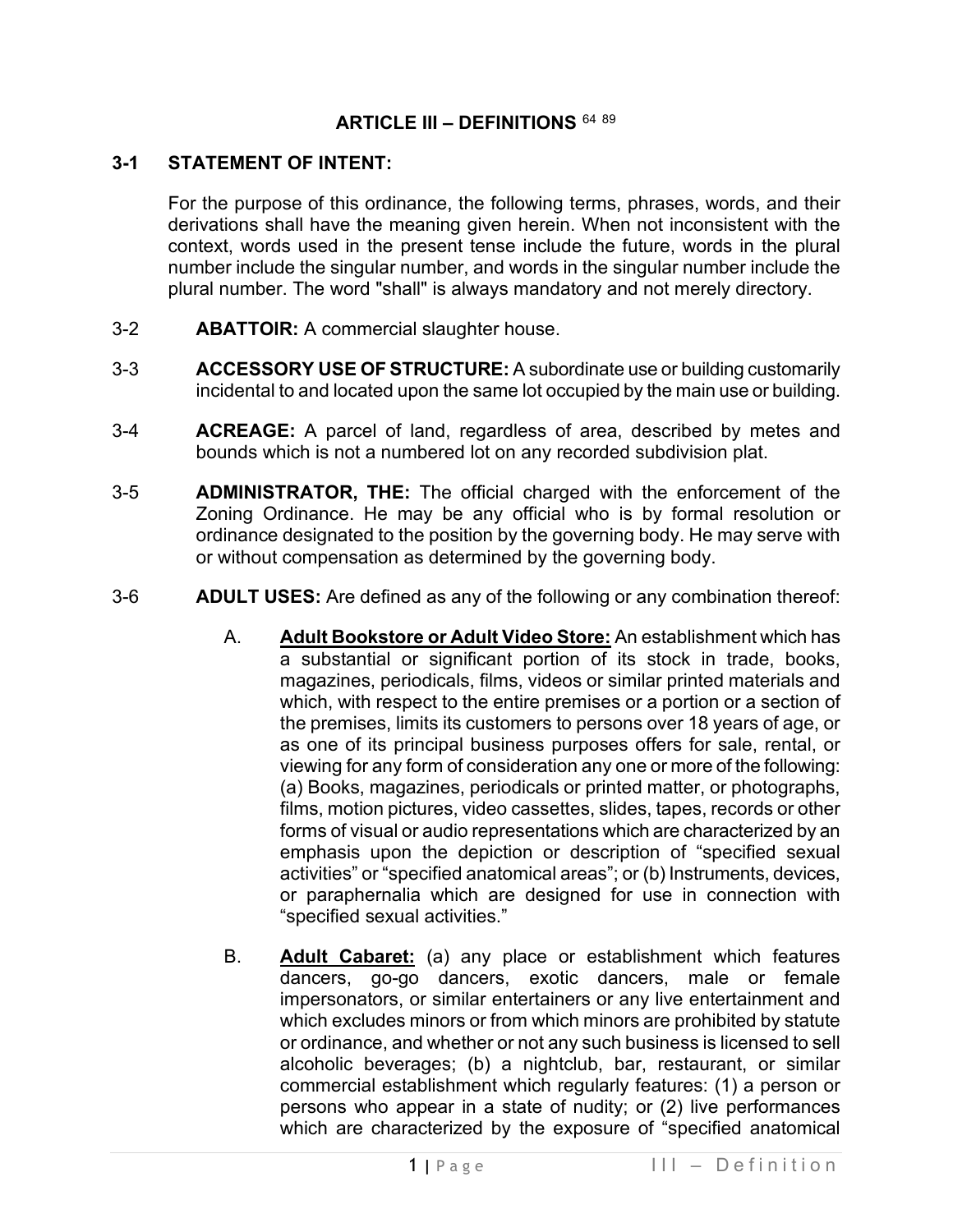areas," or by "specified sexual activities," including topless or bottomless dancers, exotic dancers, or strippers; or (c) films, motion pictures, video cassettes or tapes, slides, or other photographic reproductions which are characterized by the depiction or description of "specified sexual activities" or "specified anatomical areas."

- C. **Adult Drive-In Theater:** An open lot or part thereof, with appurtenant facilities, devoted primarily to the presentation of motion pictures, films, theatrical productions or other forms of visual productions, for any form of consideration, to persons in motor vehicles or on outdoor seats, and presenting material distinguished or characterized by an emphasis on matter depicting, describing, or relating to "specified sexual activities" or "specified anatomical areas" for observation by patrons.
- D. **Adult Entertainment Establishment:** A restaurant, nightclub, private club, or similar establishment which features, on a regular basis, live performances involving persons who are nude or seminude. For the purposes of this provision "seminude" shall mean: (a) Less than completely and opaquely covered pubic region, buttocks, or female breasts below a point immediately above the top of the areola, except any portion of the cleavage of the female breasts exhibited by a dress, shirt, leotard, bathing suit, or other wearing apparel, provided the areola are not exposed, but under no circumstances less than completely covered genitals, anus, or areola of the female breasts; (b) Male genitals in a state of arousal even if completely and opaquely covered. Any establishment that features such performance more than one day in a 30 days' period shall be deemed to be an adult entertainment establishment. The above restrictions shall not apply to a legitimate theatrical performance where nudity or semi nudity is only incident to the primary purpose of the performance.
- E. **Adult Entertainment Parlor:** (a) any premises or part thereof in which is provided services of which a principal feature or characteristic is the nudity or partial nudity of any person; (b) any premises or part thereof in which is provided, in pursuance of a trade, calling, business or occupation, goods, including books, magazines, pictures, slides, film, phonograph records, prerecorded magnetic tape and any other reading, viewing or listening matter, or services including activities, facilities, exhibitions, viewings and encounters, the principal feature or characteristic of which is the nudity or partial nudity of any person, or in respect of which the word "nude," "naked," "topless," "bottomless," "sexy," or any other word or any picture, symbol, or representation having like meaning or implication is used in any advertisement; (c) any premises or part thereof in which is provided in pursuance of a trade, calling, business or occupation, goods or services appealing or designed to appeal to erotic or sexual appetites or inclinations.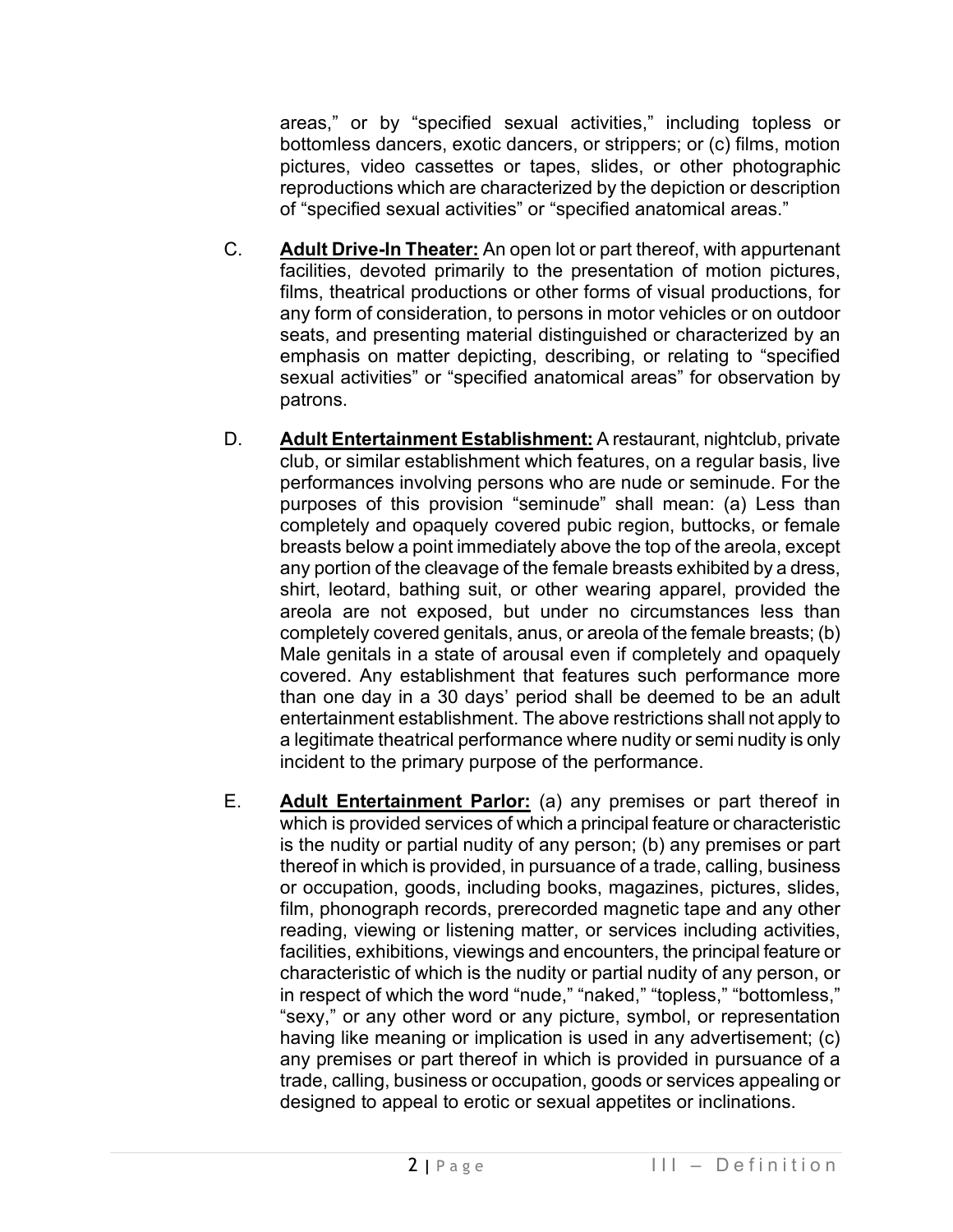- F. **Adult Entertainment:** Dancing, modeling, or other live entertainment if the entertainment is characterized by an emphasis on "specified sexual activities" or "specified anatomical areas" or is intended for the sexual stimulation or titillation of patrons; or the showing of films, motion pictures, videotapes, slides, photographs, CD-ROMS, DVD-ROMS, or other media that are characterized by their emphasis on matter depicting, describing or relating to "specified sexual activities" or "specified anatomical areas."
- G. **Adult Merchandise:** Magazines, books, other periodicals, videotapes, films, motion pictures, photographs, slides, CD-ROMS, DVD-ROMS, virtual reality devices, or other similar media that are characterized by their emphasis on matter depicting, describing, or relating to "specified sexual activities" or "specified anatomical areas"; instruments, devices, or paraphernalia either designed as representatives of human genital organs or female breasts, or designed or marketed primarily for use to stimulate human genital organs; or lingerie or leather goods marketed or presented in a context to suggest their use for sadomasochistic practices.
- H. **Adult Mini-Motion Picture Theater:** An establishment, with a capacity of more than five, but less than 50 persons, where, for any form of consideration, films, motion pictures, video cassettes, slides, or similar photographic reproductions are shown, and in which a substantial portion of the total presentation time is devoted to the showing of material which is distinguished or characterized by an emphasis upon the depiction or description of "specified sexual activities" or "specified anatomical areas" for observation by patrons.
- I. **Adult Model Studio:** (a) any establishment open to the public where, for any form of consideration or gratuity, figure models who display "specified anatomical areas" are provided to be observed, sketched, drawn, painted, sculpted, photographed, or similarly depicted by persons, other than the proprietor, paying such consideration or gratuity. This provision shall not apply to any school of art which is operated by an individual, firm, association, partnership, corporation, or institution which meets the requirements established in the Code of Virginia, as amended, for the issuance or conferring of, and is in fact authorized thereunder to issue and confer, a diploma; (b) a commercial establishment, including a lingerie store or novelty store, in which a person performs or simulates "specified sexual activities," exposes "specified anatomical areas," or engages in other performances intended for the sexual stimulation or titillation of patrons.
- J. **Adult Motel:** A motel, hotel, or similar commercial establishment that (a) provides patrons with closed-circuit television transmissions, films, motion pictures, video cassettes, slides, or other photographic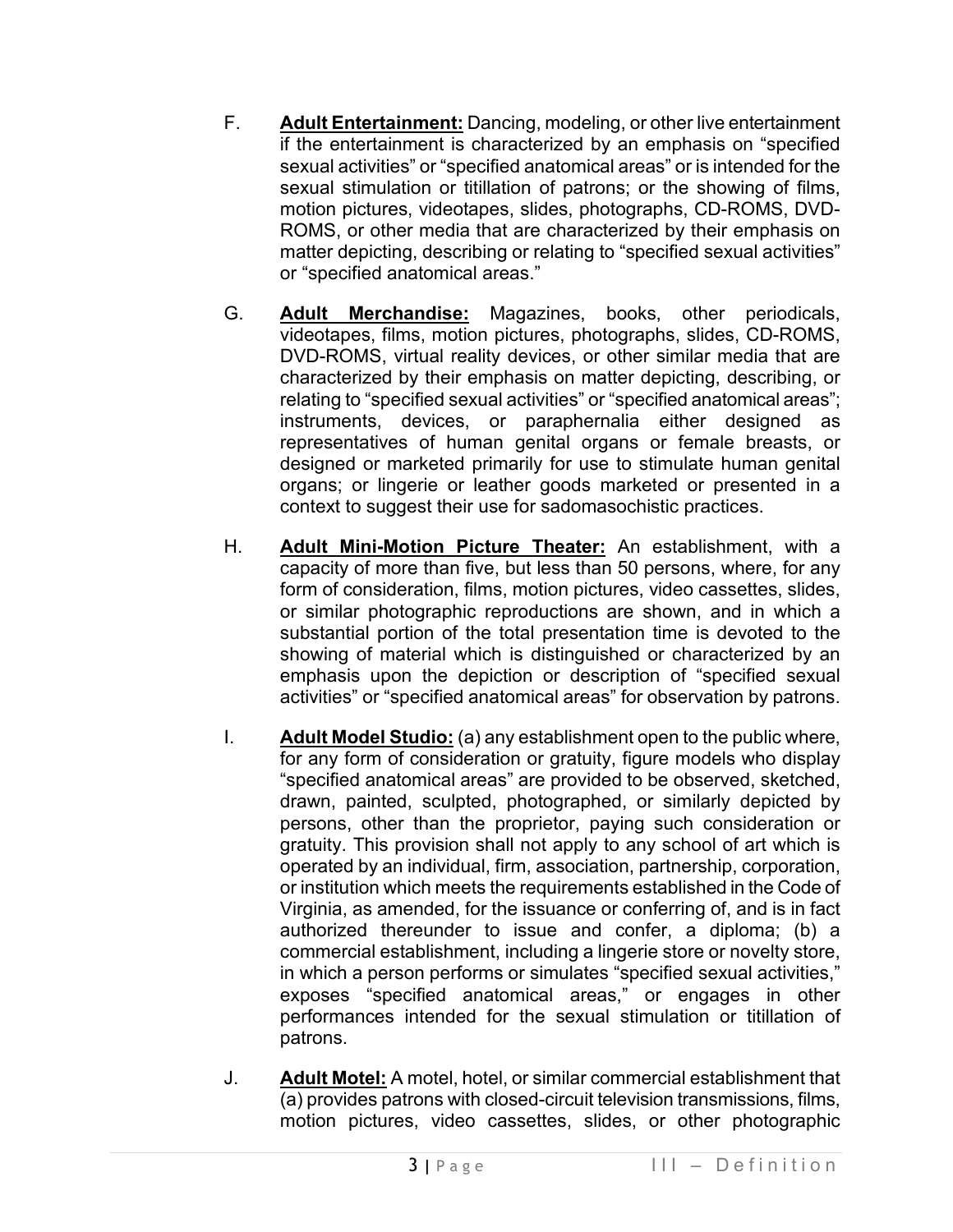reproductions that are characterized by the depiction or description of "specified sexual activities" or "specified anatomical areas" and advertises the availability of this sexually-oriented type of material by means of a sign visible from the public right of way, or by means of any off-premises advertisings, including, but not limited to, newspapers, magazines, pamphlets or leaflets, radio or television; or (b) offers a sleeping room for rent for a time period of less than ten hours; or (c) allows a tenant or occupant to sub rent the sleeping room for a time period of less than ten hours.

- K. **Adult Motion Picture Arcade:** Any place to which the public is permitted or invited wherein coin or slug operated or electronically, electrically, or mechanically controlled still or motion picture machines, projectors, or other image producing devices are maintained to show images to five or fewer persons per machine at any one time, and where the images so displayed are distinguished or characterized by an emphasis on depicting or describing "specified sexual activities" or "specified anatomical areas."
- L. **Adult Motion Picture Theater:** An establishment, with a capacity of 50 or more persons, where, for any form of consideration, films, motion pictures, video cassettes, slides, or similar photographic reproductions are shown; and in which a substantial portion of the total presentation time is devoted to the showing of material which is distinguished or characterized by an emphasis upon the depiction or description of "specified sexual activities" or "specified anatomical areas" for observation by patrons. A finding by the Zoning Administrator that sexually oriented films predominate or that a predominant number of films are restricted to adults shall be presumed to be correct unless the subject owner or operator rebuts the presumption by clearing and convincing evidence.
- M. **Adult Movie Theater:** An enclosed building regularly used for presenting material distinguished or characterized by an emphasis on matter depicting, describing, or relating to "specified sexual activities" or "specified anatomical areas" for observation by patrons, excluding movies that have been rated "G," "PG," "PG-13," or "R" by the Motion Picture Association of America.
- N. **Adult Nightclub:** A restaurant, bar, club, or similar establishment that regularly features adult entertainment.
- O. **Adult Store:** An establishment having adult merchandise as a substantial or significant portion of its stock-in-trade.
- P. **Employee (Related to Adult Uses):** An individual working or performing services for any adult business, including any independent contractor who provides services on behalf of any adult business to the patrons of such business, whether or not the individual receives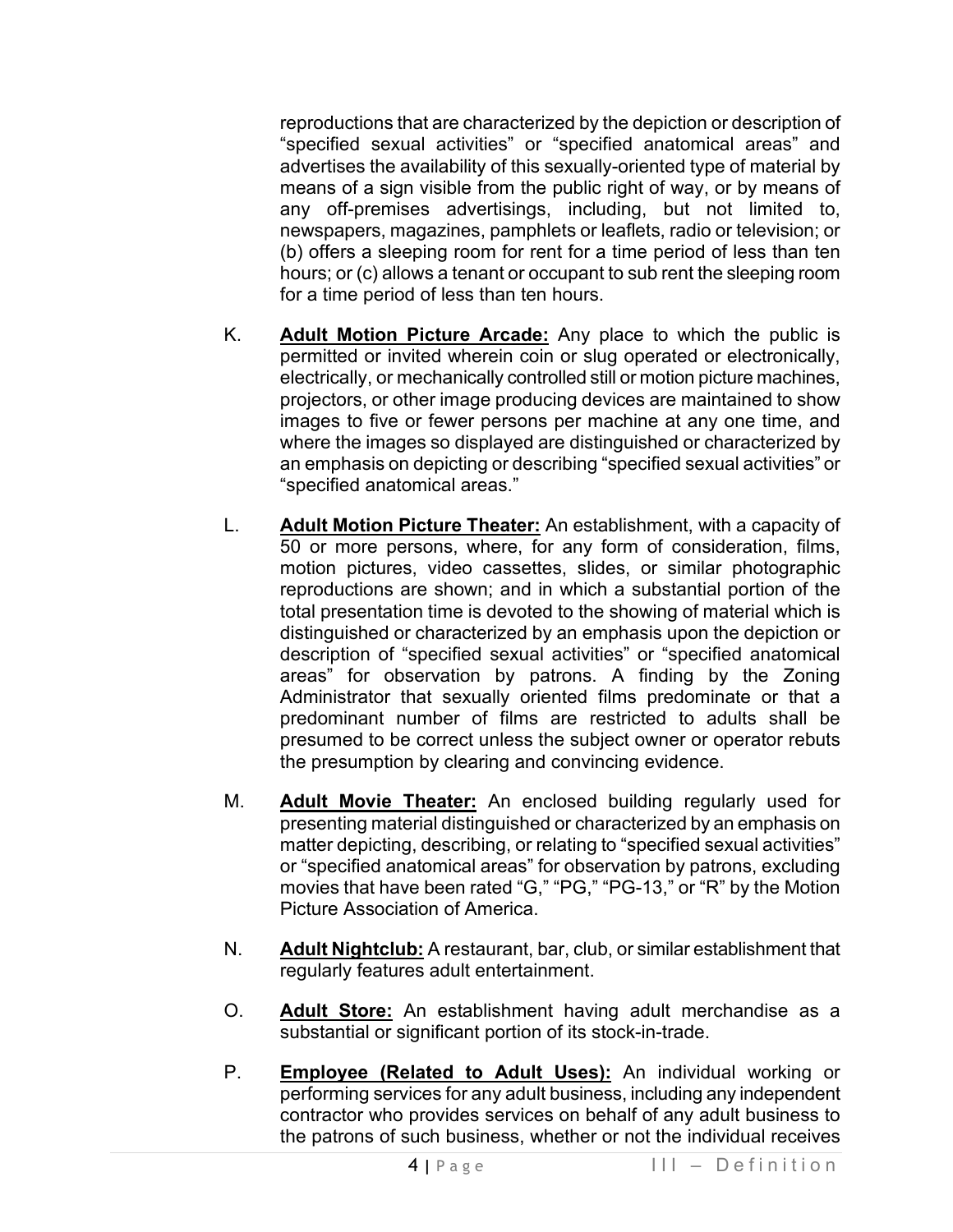any remuneration, gratuity, or tips of any kind, or pays the permittee or manager for the right to perform or entertain in the adult business.

- Q. **Escort Agency:** A person or business association who furnishes, offers to furnish, or advertises to furnish escorts as one of its primary business purposes for a fee, tip, or other consideration.
- R. **Sexual Encounter Center:** A business or commercial enterprise that, as one of its principal business purposes, offers for any form of consideration: (a) physical contact in the form of wrestling or tumbling between persons of the opposite sex; or (b) activities between male and female persons and/or persons of the same sex when one or more of the persons is in a state of nudity or semi-nude.
- S. **Sexually Oriented Business:** An adult arcade, adult bookstore, adult novelty store, adult video store, adult cabaret, adult motel, adult motion picture theater, adult theater, escort agency, adult model studio, or sexual encounter center.
- T. **Specified Anatomical Areas:** (a) less than complete and opaquely covered human genitals, pubic region, buttock, and female breasts below a point immediately above the top of the areola, or human male genitals in a discernibly turgid state, even if completely and opaquely covered; (b) human genitals in a state of sexual stimulation or arousal; sexual intercourse or sodomy; or fondling or other erotic touching of human genitals, pubic region, buttock, or female breasts, including masturbation.
- U. **Specified Sexual Activities:** Human genitals in a state of sexual stimulation or arousal, acts of human masturbation, sexual intercourse, or sodomy, fondling or other erotic touching of human genitals, pubic region, buttocks, or female breasts.
- 3-7 **AGRICULTURE:** The tilling of the soil, the raising of crops, horticulture, forestry, and gardening, including the keeping of animals and fowl, including any agricultural industry or business, such as fruit packing plants, dairies, or similar use.
- 3-8 **ALTERATION:** Any change in the total floor area, use adaptability, or external appearance of an existing structure.
- 3-9 **ALTERNATIVE TOWER STRUCTURE:** Man-made trees, clock towers, bell steeples, light poles, and similar alternative-design mounting structures that camouflage or conceal the presence of antennas or towers.<sup>[65](#page-27-2)</sup>
- 3-10 **ANTENNA:** Any apparatus designed for telephonic, data, radio, or television communications through the sending and/or receiving of electromagnetic waves.<sup>4[9](#page-27-3)</sup>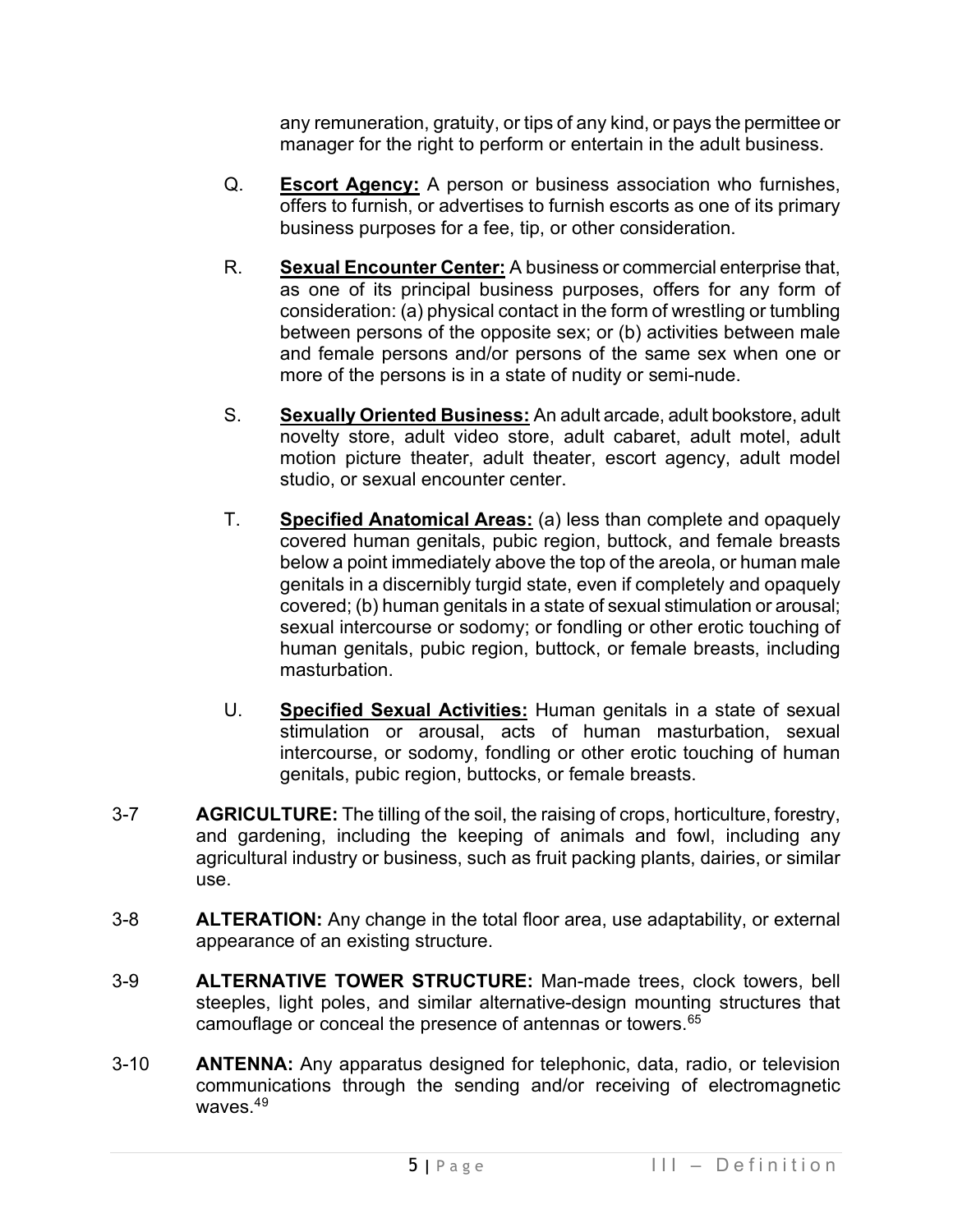- 3-11 **APARTMENT HOUSE:** A residential building containing three (3) or more dwelling units.2[1](#page-27-4)
- 3-12 **APPROVED:** A written report submitted by the appropriate officer giving his approval to a thing or condition which he, or someone designated by him, has inspected pursuant to the provisions of this ordinance.
- 3-13 **ARCHERY RANGE, COMMERCIAL:** The use of land for archery for the purposes of target practice or competitions for a fee or other remuneration to the owner on a continuing or continuous basis. Excluded from this use type shall be private target practice areas established by individuals for their personal target practice on their own property as permitted by the Town Code, and general hunting, and unstructured and nonrecurring discharging of bows, crossbows, compound bows, longbows, etc. on private property with the property owner's permission. No bows shall be discharged within three hundred (300) feet of any street or highway, railroad, residence, or any structure which is normally used to house machinery, tools, livestock or animals, feed, or any other related agricultural/domestic activity.<sup>[66](#page-27-5)</sup>
	- A. **Archery Range, Indoor:** The use of a structure for archery (bows, crossbows, compound bows, longbows, etc. which propel an arrow) for the purposes of target practice or temporary competitions. Appropriate and industry standard measures shall be taken to prevent the penetration of any projectile outside the structure.<sup>[78](#page-27-6)</sup>
	- B. **Archery Range, Outdoor:** The use of land for archery (bows, crossbows, compound bows, longbows, etc. which propel an arrow) for the purposes of target practice or temporary competitions. Excluded from this use type shall be private target practice areas established by individuals for their personal target practice on their own property as permitted by the Town Code, and general hunting, and unstructured and nonrecurring discharging of firearms on private property with the property owner's permission. No bows, crossbows, compound bows, or longbows, etc. shall be discharged within three hundred (300) feet of any street or highway, railroad, residence, or any structure which is normally used to house machinery, tools, livestock or animals, feed, or any other related agricultural/domestic activity.[78](#page-27-7)
- 3-14 **AREA, FLOOR:** The square feet of usable and/or living area of a building and/or dwelling. It is the area within the outside walls, excluding porches, carports, and terraces.
- 3-15 **AREA, GROUND:** The Square feet of ground area occupied by a building and/or dwelling. It is the area within the outside foundation walls, excluding porches, garages, carports, and terraces.
- 3-16 **AUTOMOBILE GRAVEYARD:** Any lot or place that is exposed to the weather upon which more than five (5) motor vehicles of any kind that are incapable of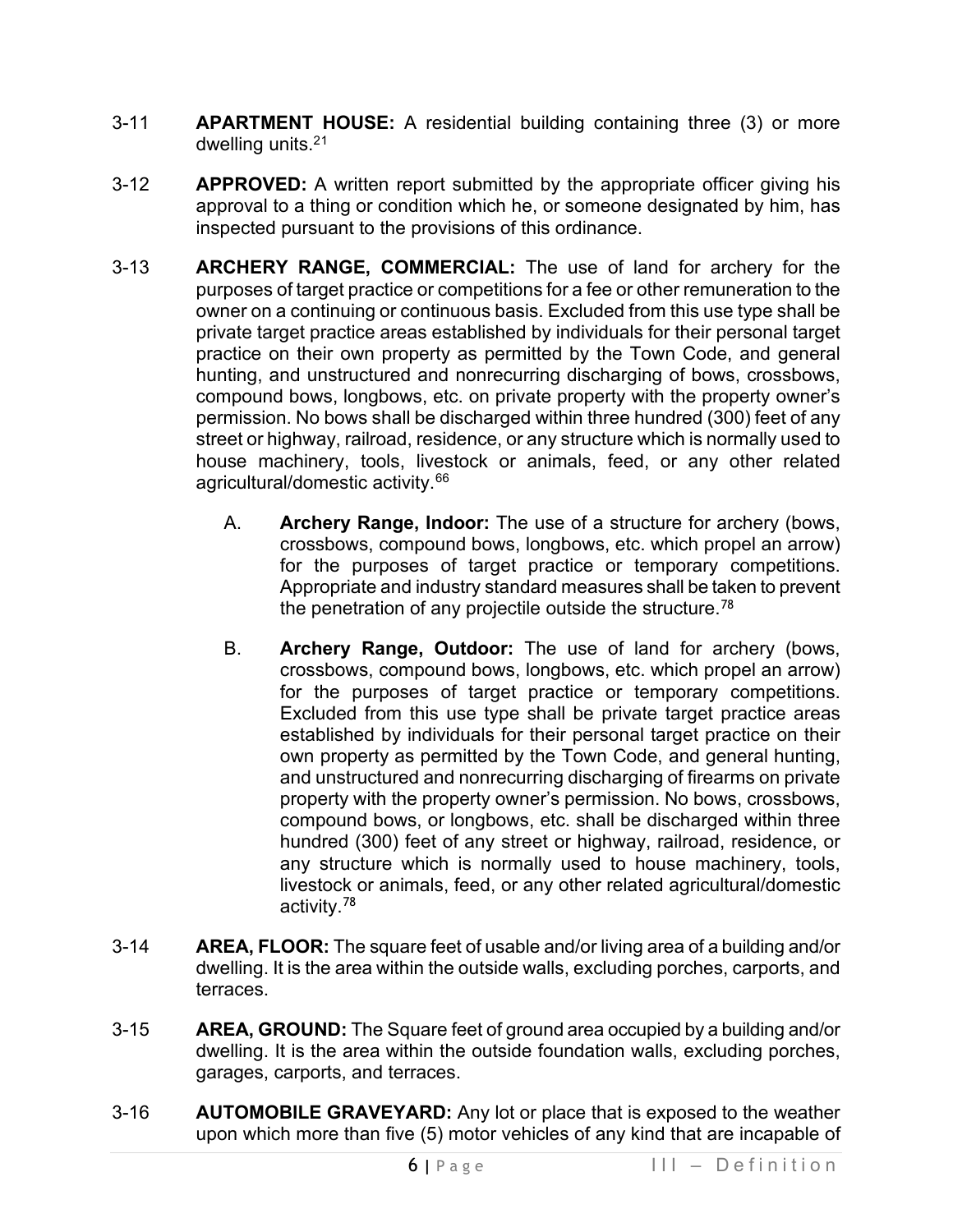being operated, and which it would not be economically practical to make operative are placed, located, or found. The movement or rearrangement of vehicles within an existing lot or facility does not render this definition inapplicable. The provisions established by this subsection shall begin with the first day that the vehicle is placed on the subject property. (Section  $\S$  33.2-804, Code of Virginia as amended.) $91$ 

- 3-17 **BASEMENT:** A story having a part but not more than one-half (2) of its height below grade.
- 3-18 **BATH, FULL:** A separate room in which there will be a water closet, a lavatory, and a bathtub and/or shower.
- 3-19 **BATH, HALF:** A separate room in which there will be a water closet and a lavatory.
- 3-20 **BED AND BREAKFAST INN/TOURIST HOME:** A facility within an owneroccupied single-family dwelling for the housing of persons on a transient basis for compensation for not more than seven consecutive nights, containing not more than eight lodging units for such persons, which are provided with private or semi-private baths, and within which facilities no meals other than breakfast are served to the guests. All bed and breakfast inns/tourist homes shall comply with the following development standards: [4](#page-27-9)4
	- A. No more than eight (8) guest sleeping rooms shall be utilized for any one bed and breakfast inn service. No cooking shall be allowed in guest rooms. Breakfast shall be the only meal served to the guest. Owners of the dwelling unit housing a bed and breakfast inn service shall keep a log of the names, addresses, number in party, and dates of stay for each adult guest and unaccompanied minor guest.
	- B. Notwithstanding any other provisions, the bed and breakfast inn/tourist home use may be identified by a sign as determined by Article XXI.<sup>[108](#page-27-10)</sup>
	- C. The bed and breakfast inn shall be continued only where the owner and/or operator and his/her family are living and occupying it as his/her principal residence. Should the owner or operator cease occupancy of the dwelling as his/her principal residence, the bed and breakfast inn permit shall become void, and the bed and breakfast inn service shall cease immediately.
	- D. The bed and breakfast inn shall be operated in a detached singlefamily dwelling.
	- E. Parking for guests shall not be designated in a public street or closer to the adjacent street than the plane established by the front of the structure. In addition to those spaces required for a dwelling unit, there shall be provided for a bed and breakfast inn service parking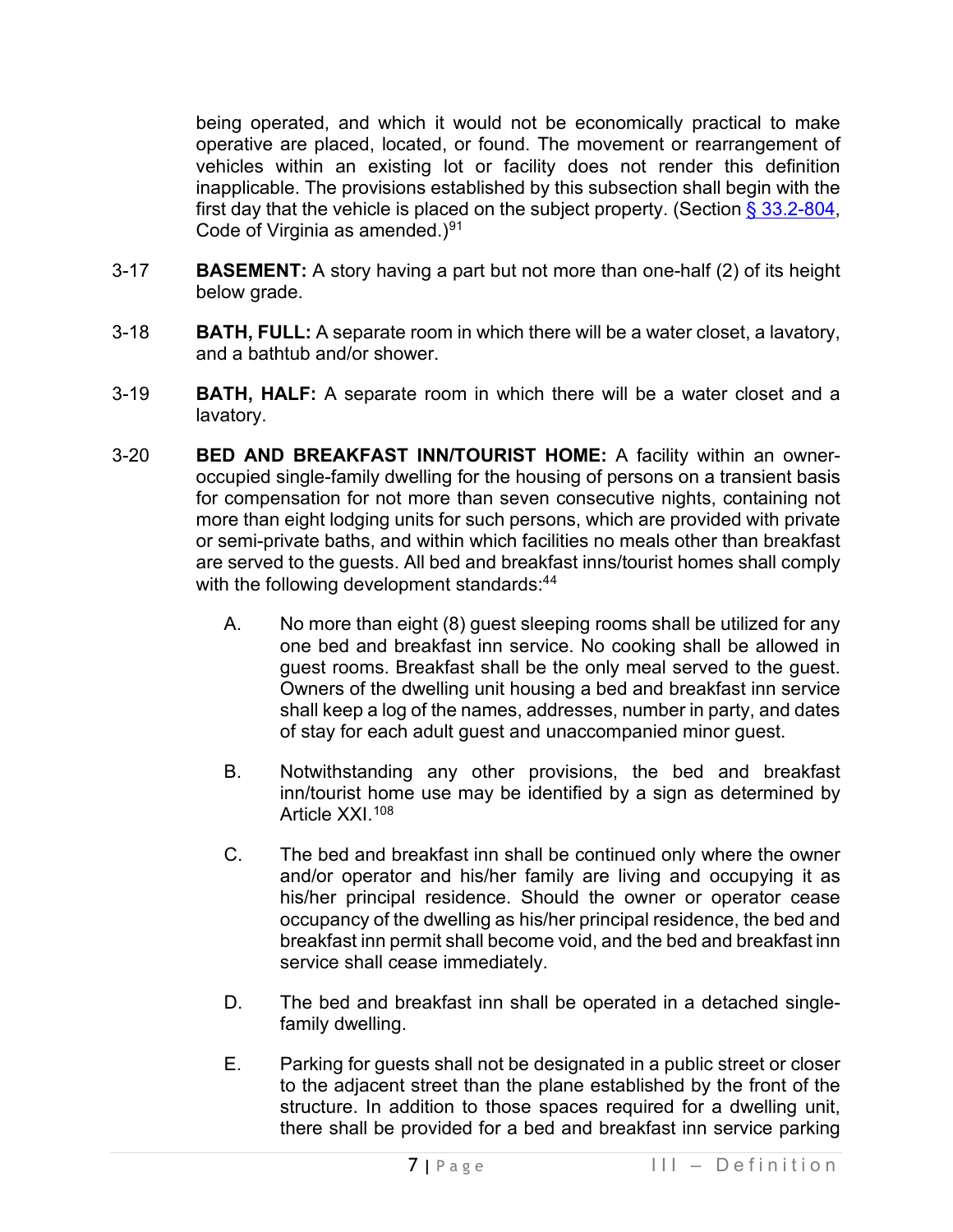spaces as scheduled. The design materials and standards of construction of parking spaces for bed and breakfast inn service shall be in accordance with General Provisions, Section 16-6.6.

- F. Approval of bed and breakfast inn service does not constitute approval for the installation or construction of a new dwelling unit.<sup>[4](#page-27-11)4</sup>
- G. The successful applicant is responsible for complying with all local, state, and federal licensing, taxing, health, fire, building, and safety laws, regulations, and codes.
- H. A driveway entrance meeting the standards for residential construction shall be provided for bed and breakfast inn use. A commercial driveway entrance shall not be required for bed and breakfast inn use.
- I. The bed and breakfast inn service shall have available at least one bathroom for each two sleeping rooms or the number of such facilities as may be required by the applicable Building code, whichever is the more strict.

| <b>NUMBER</b><br><b>OF</b><br><b>BOARDING</b><br><b>ROOMS</b> | <b>MINIMUM</b><br><b>SQ. FOOT</b><br><b>OF</b><br><b>RESIDENCE</b> | <b>MINIMUM</b><br><b>REQUIRED LOT</b><br><b>AREA</b>              | <b>MINIMUM REAR</b><br><b>YARD AREA</b>                           | <b>MINIMUM SIDE</b><br><b>YARD AREA</b>                           | <b>MINIMUM</b><br><b>NUMBER</b><br><b>OF</b><br><b>BATHS</b> | <b>MINIMUM</b><br><b>NUMBER</b><br><b>OF</b><br><b>PARKING</b><br><b>SPACES</b> |
|---------------------------------------------------------------|--------------------------------------------------------------------|-------------------------------------------------------------------|-------------------------------------------------------------------|-------------------------------------------------------------------|--------------------------------------------------------------|---------------------------------------------------------------------------------|
|                                                               | 2,000                                                              | Based on R-3 zoning<br>requirements where<br>facility is proposed | Based on R-3 zoning<br>requirements where<br>facility is proposed | Based on R-3 zoning<br>requirements where<br>facility is proposed | $\overline{2}$                                               | 6                                                                               |
| 5                                                             | 2,400                                                              | Based on R-3 zoning<br>requirements where<br>facility is proposed | Based on R-3 zoning<br>requirements where<br>facility is proposed | Based on R-3 zoning<br>requirements where<br>facility is proposed | 3                                                            | 7                                                                               |
| 6                                                             | 2,800                                                              | Based on R-3 zoning<br>requirements where<br>facility is proposed | Based on R-3 zoning<br>requirements where<br>facility is proposed | Based on R-3 zoning<br>requirements where<br>facility is proposed | 3                                                            | 8                                                                               |
|                                                               | 3,200                                                              | Based on R-3 zoning<br>requirements where<br>facility is proposed | Based on R-3 zoning<br>requirements where<br>facility is proposed | Based on R-3 zoning<br>requirements where<br>facility is proposed | $\overline{\mathbf{4}}$                                      | 9                                                                               |
| 8                                                             | 3,600                                                              | Based on R-3 zoning<br>requirements where<br>facility is proposed | Based on R-3 zoning<br>requirements where<br>facility is proposed | Based on R-3 zoning<br>requirements where<br>facility is proposed | 4                                                            | 10                                                                              |

J. Bed and breakfast inns shall comply with the following chart:

- 3-21 **BOARDING/ROOMING HOUSE:** A residential building, where for compensation, lodging and/or meals, are provided for no more than eight (8) non-transient guests in R-2 Residential districts, and no more than twelve (12) non-transient guests in R-3 Residential districts, all subject to the allowable dwelling unit occupancy. For the purpose of determining density, each four (4) roomers shall be considered one dwelling unit. Boarding/rooming houses must be approved by the zoning administrator and must conform to the following criteria:
	- A. The minimum floor area shall be 1,600 square feet.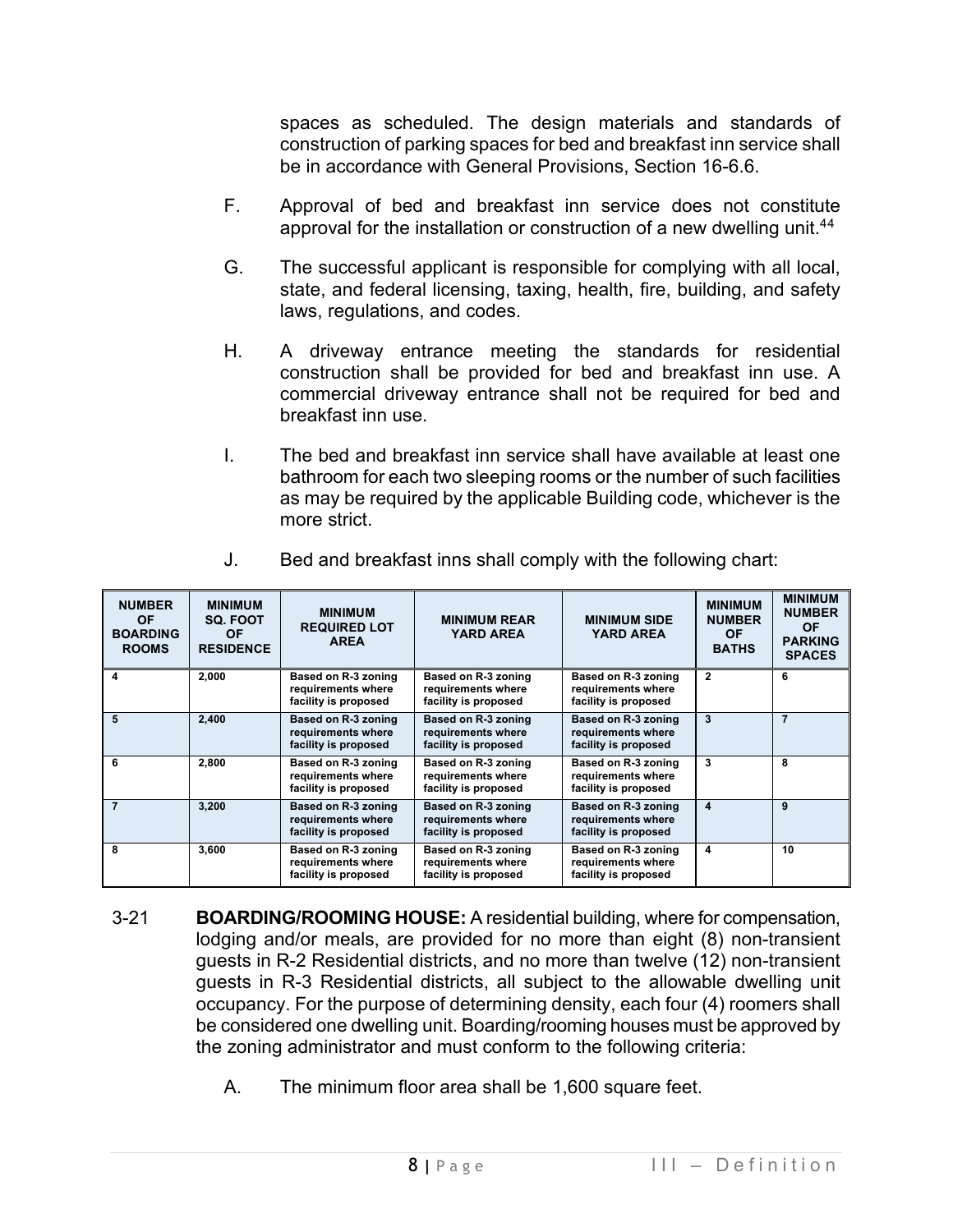- B. For each person being lodged in the boarding/rooming house, the minimum floor area shall be as follows:
	- a) R-2 Residential districts 400 square feet per boarder/roomer.
	- b) R-3 Residential districts 300 square feet per boarder/roomer.
- C. Boarding/rooming houses shall conform to the following minimum criteria:

|      |                |                |        | <b>Minimum Yard Area</b> |       | <b>Minimum Rear</b><br>Yard | <b>Minimum Side</b><br>Yard |       | <b>Toilets</b><br><b>Required</b> |                | Parking<br><b>Spaces</b> | <b>Off-Street</b> |
|------|----------------|----------------|--------|--------------------------|-------|-----------------------------|-----------------------------|-------|-----------------------------------|----------------|--------------------------|-------------------|
|      | $R-2$          | $R-3$          | $R-2$  | $R-3$                    | $R-2$ | $R-3$                       | $R-2$                       | $R-3$ | $R-2$                             | $R-3$          | $R-2$                    | $R-3$             |
| 1600 | $\overline{4}$ | 5              | 10.000 | 9.000                    | 25    | 25                          | 15                          | 12    | $\mathbf{1}$                      | 2              | $\overline{2}$           | 4                 |
| 1700 | $\overline{4}$ | 5              | 10,000 | 9,000                    | 25    | 25                          | 15                          | 12    | $\mathbf{1}$                      | $\overline{2}$ | 2                        | $\overline{4}$    |
| 1800 | $\overline{4}$ | 5              | 10,000 | 9,650                    | 25    | 27                          | 15                          | 13    | $\mathbf{1}$                      | 2              | $\overline{2}$           | 4                 |
| 1900 | 4              | 6              | 10,000 | 9,650                    | 25    | 27                          | 15                          | 13    | 1                                 | $\overline{2}$ | $\overline{2}$           | 4                 |
| 2000 | 5              | 6              | 10.500 | 9.650                    | 27    | 27                          | 16                          | 13    | $\overline{2}$                    | 2              | 4                        | 4                 |
| 2100 | 5              | $\overline{7}$ | 10,500 | 10,300                   | 27    | 29                          | 16                          | 14    | $\overline{2}$                    | 2              | $\overline{4}$           | 4                 |
| 2200 | 5              | $\overline{7}$ | 10,500 | 10,300                   | 27    | 29                          | 16                          | 14    | $\overline{2}$                    | 2              | $\overline{4}$           | 4                 |
| 2300 | 5              | $\overline{7}$ | 10,500 | 10,300                   | 27    | 29                          | 16                          | 14    | $\overline{2}$                    | $\overline{2}$ | 4                        | $\overline{4}$    |
| 2400 | 6              | 8              | 11.000 | 10,950                   | 29    | 31                          | 17                          | 15    | $\overline{2}$                    | $\overline{2}$ | $\overline{4}$           | $\overline{4}$    |
| 2500 | 6              | 8              | 11,000 | 10,950                   | 29    | 31                          | 17                          | 15    | $\overline{2}$                    | 2              | 4                        | 4                 |
| 2600 | 6              | 8              | 11,000 | 10,950                   | 29    | 31                          | 17                          | 15    | $\overline{2}$                    | $\overline{2}$ | 4                        | 4                 |
| 2700 | 6              | 9              | 11.000 | 11.600                   | 29    | 33                          | 17                          | 16    | $\overline{2}$                    | 3              | 4                        | 6                 |
| 2800 | $\overline{7}$ | 9              | 11,500 | 11,600                   | 31    | 33                          | 18                          | 16    | $\overline{2}$                    | 3              | $\overline{4}$           | 6                 |
| 2900 | $\overline{7}$ | 9              | 11,500 | 11,600                   | 31    | 33                          | 18                          | 16    | $\overline{2}$                    | 3              | $\overline{4}$           | 6                 |
| 3000 | $\overline{7}$ | 10             | 11,500 | 12,250                   | 31    | 35                          | 18                          | 17    | $\overline{2}$                    | 3              | $\overline{4}$           | 6                 |
| 3100 | $\overline{7}$ | 10             | 11,500 | 12,250                   | 31    | 35                          | 18                          | 17    | $\overline{2}$                    | 3              | 4                        | 6                 |
| 3200 | 8              | 10             | 12,000 | 12,250                   | 33    | 35                          | 18                          | 17    | $\overline{2}$                    | 3              | 4                        | 6                 |
| 3300 |                | 11             |        | 12,900                   |       | 37                          |                             | 18    |                                   | 3              |                          | 6                 |
| 3400 |                | 11             |        | 12,900                   |       | 37                          |                             | 18    |                                   | 3              |                          | 6                 |
| 3500 |                | 11             |        | 12,900                   |       | 37                          |                             | 18    |                                   | 3              |                          | 6                 |
| 3600 |                | 12             |        | 13,500                   |       | 37                          |                             | 18    |                                   | 3              |                          |                   |

D. Individual lodging rooms shall not contain facilities for food preparation.

- E. Boarding/rooming houses shall provide off-street parking spaces as required herein, plus one additional off-street parking space for a resident manager, if any.
- F. All environmental, lighting, heating, plumbing, mechanical, electrical and fire safety requirements for boarding/rooming houses shall conform to the BOCA Building Code.2[1](#page-27-12)
- 3-22 **BREWERY:** A facility for brewing ales, beers, meads and/or similar alcoholic beverages on site that may include bottling and distribution operations.[79](#page-27-13)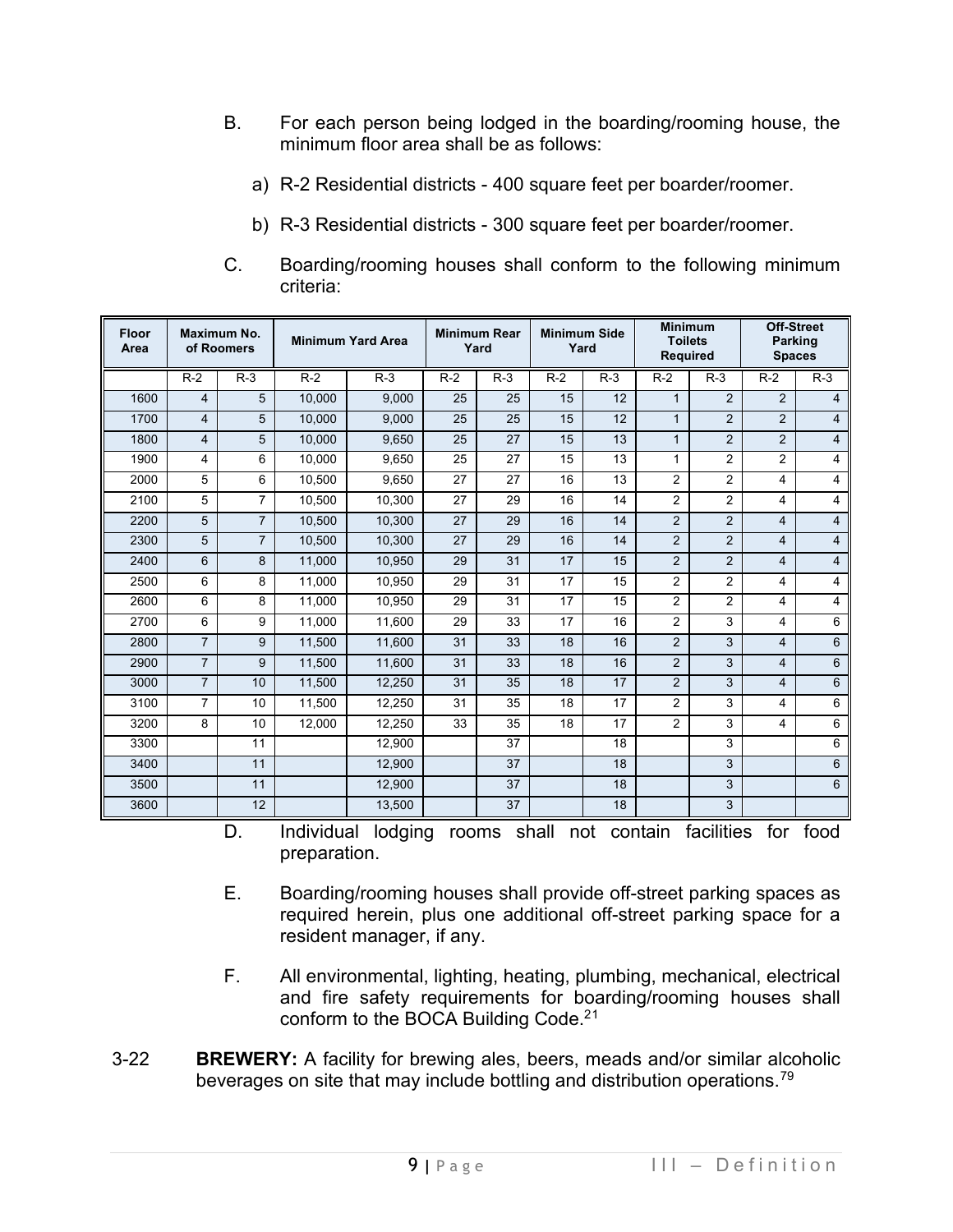- 3-23 **BREWERY, CRAFT OR PUB; MICRO, BREWERY:** A facility for brewing ales, beers, meads, or similar alcoholic beverages whose capacity is less than 15,000 barrels annually and may include facilities that brew on premises that may be operated in conjunction with a bar or restaurant as an accessory use.<sup>79</sup>
- 3-24 **BUILDING:** Any structure having a roof supported by columns or walls, for the housing or enclosure of persons, animals, or chattels.
- 3-25 **BUILDING, ACCESSORY:** A subordinate building, customarily incidental to and located upon the same lot occupied by the main building. No such accessory building shall be used for housekeeping purposes.
- 3-26 **BUILDING, HEIGHT OF:** The vertical distance measured from the level of the curb or the established curb grade opposite the middle of the front of the building to the highest point of the roof if a flat roof; to the deck line of a mansard roof; or to the mean height level between the eaves and ridge of a gable, hip, or gambrel roof. For buildings set back from the street line, the height shall be measured from the average elevation of the ground surface along the front of the building.
- 3-27 **BUILDING, MAIN:** The principal building or one of the principal buildings on a lot, or the building or one of the principal buildings housing the principal use of the lot.
- 3-28 **CAREGIVER:** An adult who provides care for a mentally or physically impaired person within the Commonwealth. A caregiver shall be either related by blood, marriage, or adoption to or the legally appointed guardian of the mentally or physically impaired person for whom he is caring.<sup>[100](#page-27-15)</sup>
- 3-29 **CARPORT:** An open sided shelter for an automobile. The roof may be separate, or formed by the extension of a roof from the side of a building.
- 3-30 **CELLAR:** A story having more than one-half (2) of its height below grade.
- 3-31 **CERTIFIED HISTORIC STRUCTURE OR BUILDING:** A building or structure whose age, architecture, or history has caused it to be individually listed on the National Register of Historic Places, or whose age, architecture, or history has caused it to be considered as contributing to the historic district in the nomination to the National Register of Historic Places. Such buildings or structures are indicated in the nomination document with a "c."[54](#page-27-16)
- 3-32 **CLINIC – MEDICAL, PSYCHIATRIC OR SURGICAL:** A facility providing medical, psychiatric, or surgical services for sick or injured persons exclusively on an outpatient basis including emergency treatment, diagnostic services, training, and administration services to outpatients, employees, or visitors. Includes immediate care facilities where emergency treatment is the dominant form of care provided at the facility (pain clinics, emergency care clinics or urgent care clinics) and there may not be a scheduled appointment.<sup>[89](#page-27-17)</sup>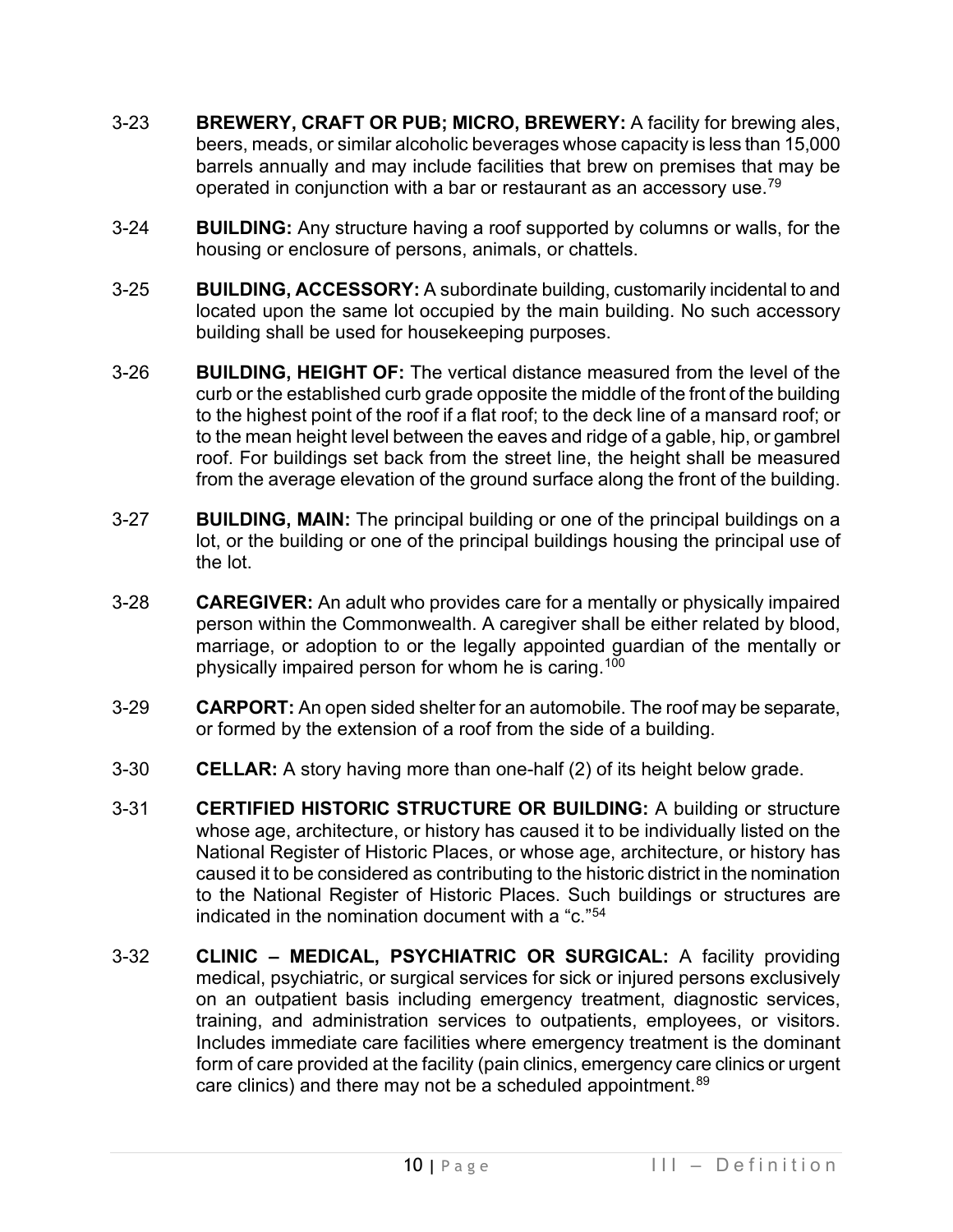- 3-33 **COMMISSION, THE:** The Planning Commission of the Town of Wytheville, Virginia.
- 3-34 **DAIRY:** A commercial establishment for the manufacture of retail sale of dairy products.
- 3-35 **DISTILLERY; DISTILLERY, ALCOHOLIC BEVERAGE:** A facility that produces distilled alcoholic beverages or spirits and that may include the intake and processing of grains, fruits, sugars or other products, their fermentation, distillation, aging, and bottling. Products may include liquors, liqueurs, brandies,  $etc.79$  $etc.79$
- 3-36 **DISTRICTS:** Districts as referred to in the Code of Virginia, Sectio[n § 15.2-2280,](https://law.lis.virginia.gov/vacode/title15.2/chapter22/section15.2-2280/) as amended.
- 3-37 **DOG PARK** A [park](https://en.wikipedia.org/wiki/Park) for [dogs](https://en.wikipedia.org/wiki/Dog) to exercise and play off-leash in a controlled environment under the supervision of their owners. A dog park shall have at minimum a four foot to six-foot fence, a double-gated entry and exit, adequate drainage, covered containers for disposal of dog waste, and ongoing maintenance of the facility and disposal of dog waste and trash. Public facilities shall have provisions for ADA accessibility. A dog park may have other amenities including benches for humans, shade for hot days, parking close to the site, water, a pond for swimming and a separate enclosure for smaller dogs. Individual regulations and requirements for users may be established by the sponsoring entity or owner.<sup>[101](#page-27-19)</sup>
- 3-38 **DWELLING, MULTIPLE-UNIT:** A residential building containing three (3) or more dwelling units.<sup>2[1](#page-27-20)</sup>
- 3-39 **DWELLING, TWO UNIT OR DUPLEX:** A residential building containing two (2) dwelling units.2[1](#page-27-21)
- 3-40 **DWELLING, SINGLE-UNIT:** A building arranged or designed to be occupied by one ([1](#page-27-22)) family, the structure having only one (1) dwelling unit.<sup>21</sup>
- 3-41 **DWELLING UNIT:** A room or rooms connected together containing independent cooking and sleeping facilities constituting a separate, independent housekeeping establishment, physically separated from any other dwelling units which may be in the same structure.<sup>2[1](#page-27-23)</sup>
- 3-42 **DWELLING UNIT OCCUPANCY:** The maximum number of persons that may reside within a dwelling unit are as follows:
	- A. R-1 Residential districts A family or no more than three (3) unrelated persons.
	- B. R-2 Residential districts A family plus two (2) persons unrelated to the family or no more than four (4) unrelated persons.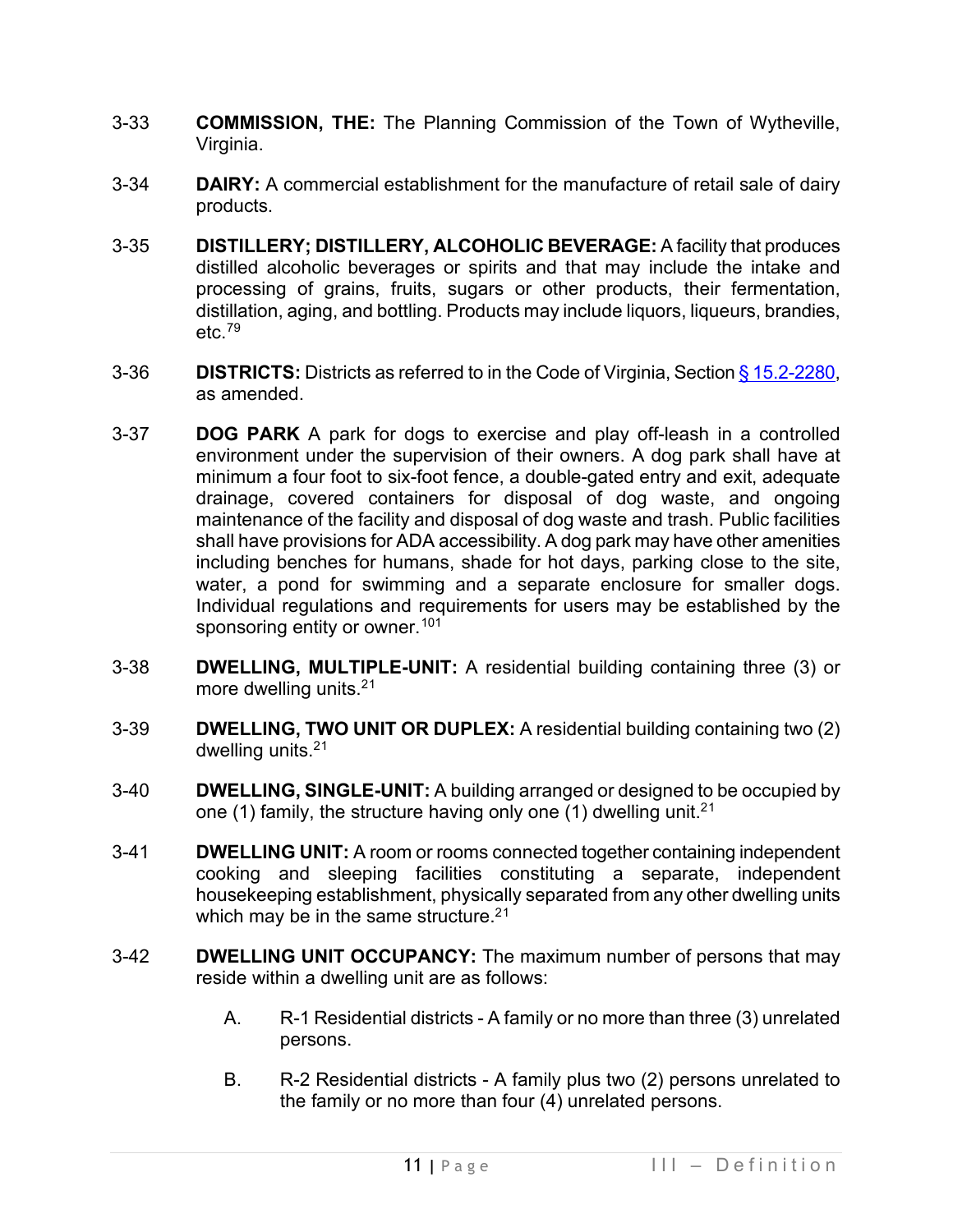- C. R-3 Residential districts A family plus two (2) persons unrelated to the family or no more than five (5) unrelated persons.2[1](#page-27-24)
- D. Any conviction resulting from a violation of provisions regulating the number of unrelated persons in single-family residential dwellings shall be punishable by a fine of up to \$2,000. Failure to abate the violation within the specified time period shall be punishable by a fine of up to \$5,000, and any such failure during any succeeding 10-day period shall constitute a separate misdemeanor offense for each 10 day period punishable by a fine of up to \$5,000.[67](#page-27-25)
- 3-43 **EXISTING DWELLING:** A structure designed for residential use, which is occupied, or has been issued a certificate of occupancy or a building permit prior to the date on which a completed application for an intensive livestock facility has been received.<sup>[56](#page-27-26)</sup>
- 3-44 **FAA:** The Federal Aviation Administration.[49](#page-27-27)
- 3-45 **FAMILY:** A group of persons related by blood, marriage, adoption, or legal guardianship including foster children.[21](#page-27-28)
- 3-46 **FCC:** The Federal Communications Commission.4[9](#page-27-29)
- 3-47 **FRONTAGE:** The minimum width of a lot measured from one side of the lot line to the other along a straight line. For lots not having a uniform width, the width shall be taken as width along the front or rear of a proposed building, whichever is the lesser.
- 3-48 **GARAGE PRIVATE:** Accessory building designed or used for the storage of not more than four (4) automobiles owned and used by the occupants of the building to which it is accessory. On a lot occupied by a multiple-unit dwelling, the private garage may be designed and used for the storage of two (2) times as many automobiles as there are dwelling units.
- 3-49 **GARAGE, PUBLIC:** A building or portion thereof, other than a private garage, designed or used for servicing, repairing, equipping, renting, selling, or storing motor-driven vehicles.
- 3-50 **GENERAL STORE:** A single store, the ground floor area of which is 4,000 square feet or less and which offers for sale primarily, most of the following articles: bread, milk, cheese, canned and bottled foods and drinks, tobacco products, candy, papers and magazines, and general hardware articles.
- 3-51 **GOLF COURSES:** Any golf course, publicly or privately owned, on which the game of golf is played, including accessory uses and buildings customary thereto, but excluding golf driving ranges as defined herein.
- 3-52 **GOLF DRIVING RANGE:** A limited area on which golf players do not walk, but onto which they drive golf balls from a central driving tee.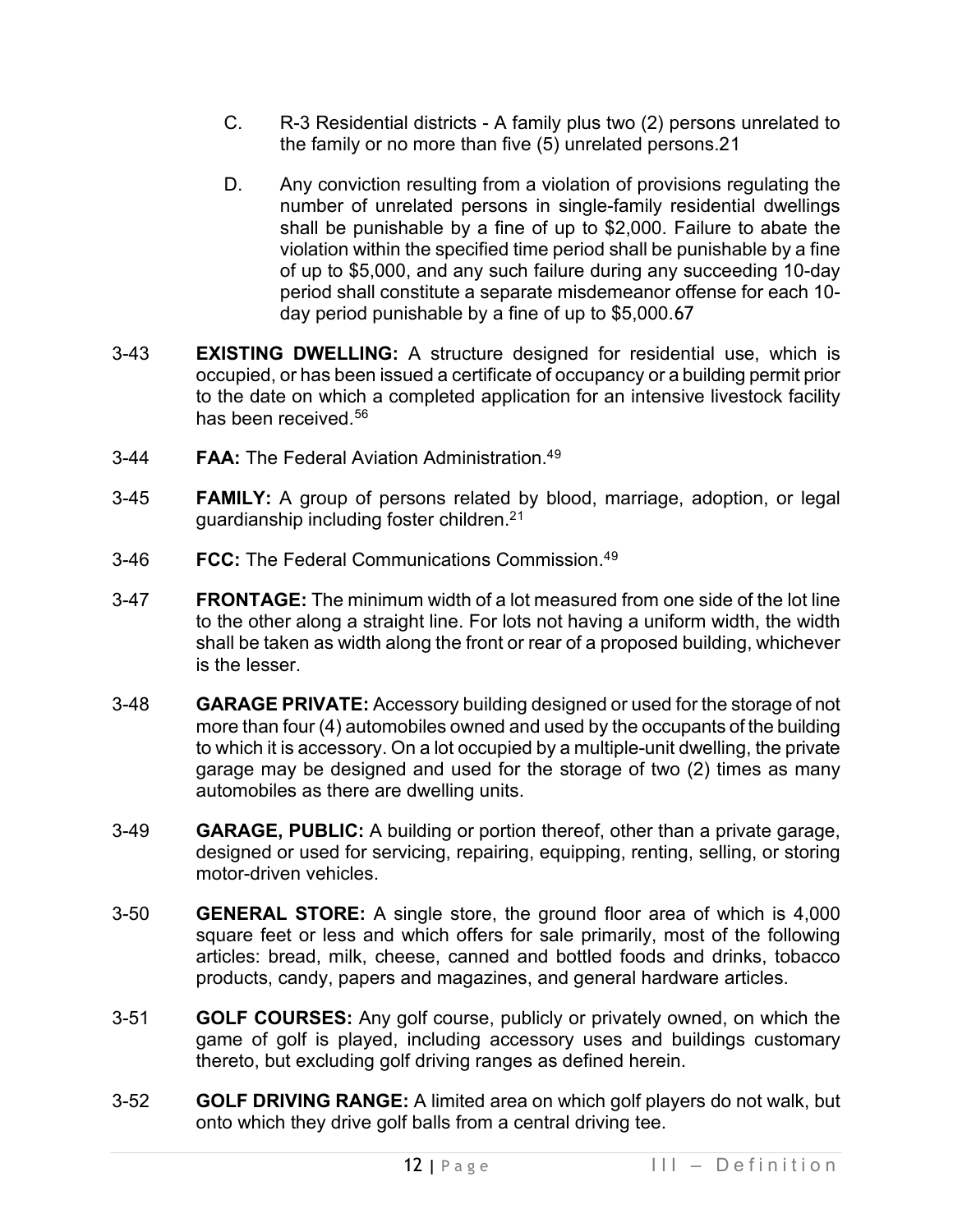- 3-53 **GOVERNING BODY:** The governing body of the Town of Wytheville, Virginia.
- 3-54 **GUEST ROOM:** Delete.2[1](#page-27-30)
- 3-55 **HEALTH OFFICIAL:** Director of the Wythe County Health Department or his delegated representative.
- 3-56 **HEIGHT:** When referring to a tower or other structure, the distance measured from ground level to the highest point on the tower or other structure, even if the highest point is an antenna or lightning rod.<sup>[49](#page-27-31)</sup>
- 3-57 **HOME GARDEN:** A garden in a residential district for the production of vegetables, fruits, and flowers generally of use and/or consumption by the occupants of the premises.
- 3-58 **HOME OCCUPATION:** The accessory use of a dwelling unit for limited occupational purposes. The use is clearly incidental and secondary to the use of the dwelling for residential purposes and does not change the character thereof. Such use must be entirely contained within the main dwelling and involve no outside storage or work. Where permitted home occupations are restricted or limited as follows:
	- A. No persons other than the immediate family residing in the dwelling shall be engaged in such occupation.
	- B. The use of the dwelling unit for the limited home occupations shall be clearly incidental to the use of the dwelling for residential purposes. In no case shall more than twenty-five (25) percent, or the equivalent to twenty-five (25) percent of the ground area of the habitable portion of dwelling be used in conducting the limited home occupations, including any related storage; and, there shall be no display of goods and/or stock in trade outside the dwelling. In addition to the off-street parking requirements of the residence, one off-street parking space shall be provided for each 200 square feet of area, or fraction thereof, used in connection with the home occupation. Not more than one (1) vehicle may be used in connection with the home occupation and such vehicle shall not carry advertising or identification as to the home occupation.
	- C. No equipment or process shall be used in the limited home occupation which creates noise, vibration, glare, fumes, odors, electrical, radio, or television interference, detectable to persons off the premises. Electrical or mechanical equipment normally associated with a business operation shall not be permitted.
	- D. There shall be no change in the exterior of the structure to indicate the use.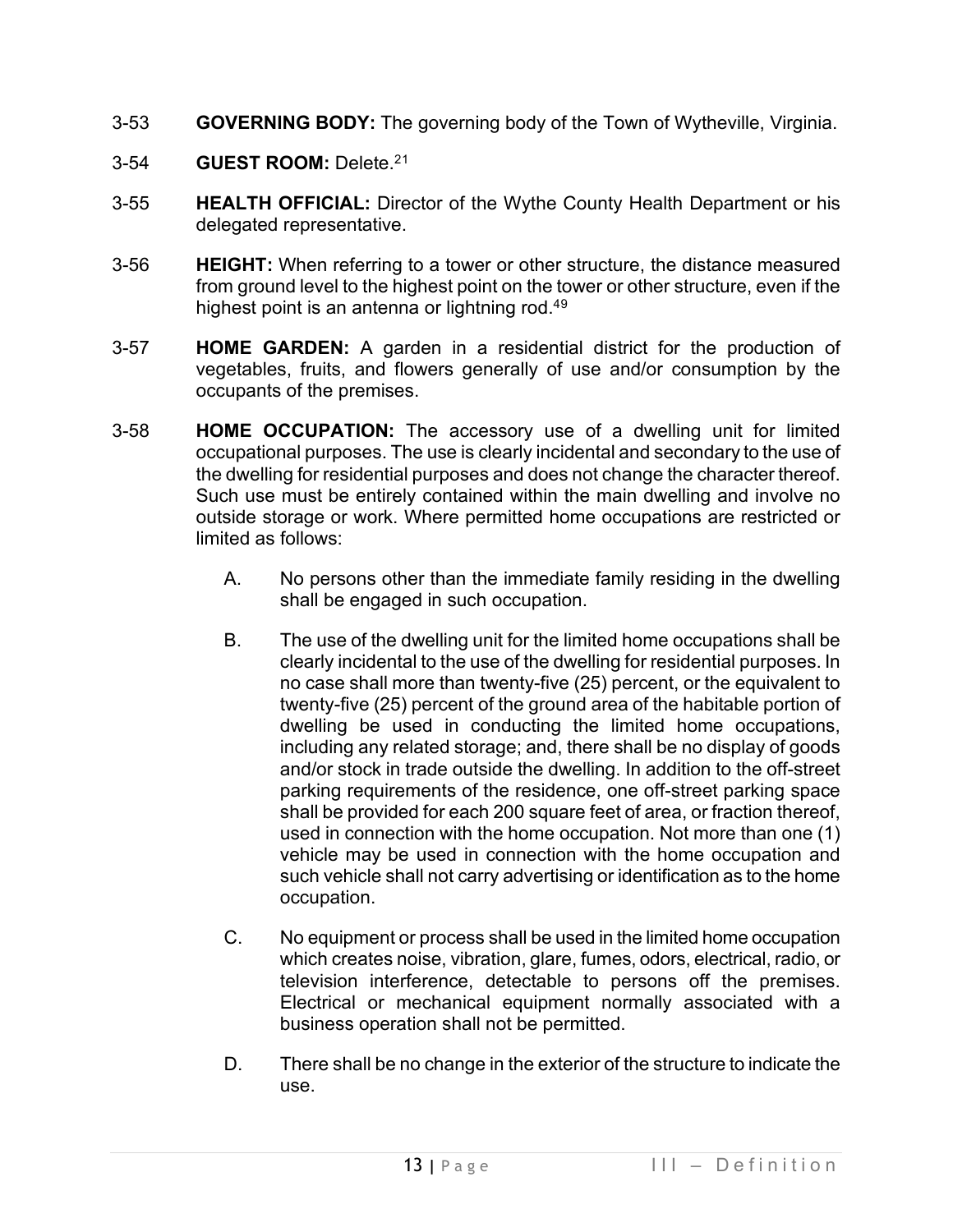- E. Commercial sale of items not produced as part of the home occupations is prohibited, except that a qualified resident salesperson may engage in selling items which are not sold at the home nor stored in the home of such salesperson.
- F. No advertising of any type, including telephone book listing that shall make use of the street address.
- G. Signs shall conform to the requirements of Article XXI. $^{108}$  $^{108}$  $^{108}$
- H. There shall be no group instruction, group assembly or group activity on the premises.
- I. The keeping of more than five children (which does not include children residing in the home) in any type of child care facility cannot be considered as a home occupation.
- J. No automotive or garage type service or repairs will be permitted.
- K. No large appliance, radio or television service or repairs will be permitted.
- L. Professional type offices or work places of professions in which clients must, or do normally, visit the office or work place one or more times, will not be permitted. Professional type offices or work places in which clients need not, and do not normally, visit the office, or work places are permitted subject to the provisions of this section.
- M. An application must be made for a permit, and a permit secured prior to any proposed home occupation being established. The application must fully describe the nature of the proposed home occupation. A permit will be issued when all conditions of the Zoning Ordinance, including the above, are met. However, any such permit will not in any way modify or rescind any building or building related code requirements. The business license appropriate to any permitted home occupation must also be secured.
- 3-59 **HOME OCCUPATION – INTERNET BASED:** An internet-based business that involves only immediate family members of a household and has no other employees at the home address, does not produce, receive, stock or ship products at or from the home address, except for correspondence and documents shipped by USPS, UPS, FedEx, or a similar service, is permitted to operate within all Residential Zoning Districts (R-1, R-1A, R-1M, R-2, R-2FH, R-3, R-3MH). Such a business shall be incidental and secondary to the use of the dwelling unit for residential purposes and shall not change the character thereof. If accessory buildings, such as garages or garden sheds, are utilized, they shall comply with all other provisions of the Zoning Ordinance and shall be of similar character as defined by the residential unit and the adjacent neighborhood. Signs shall conform to the requirements of Article XXI. [108](#page-27-33) The Town Manager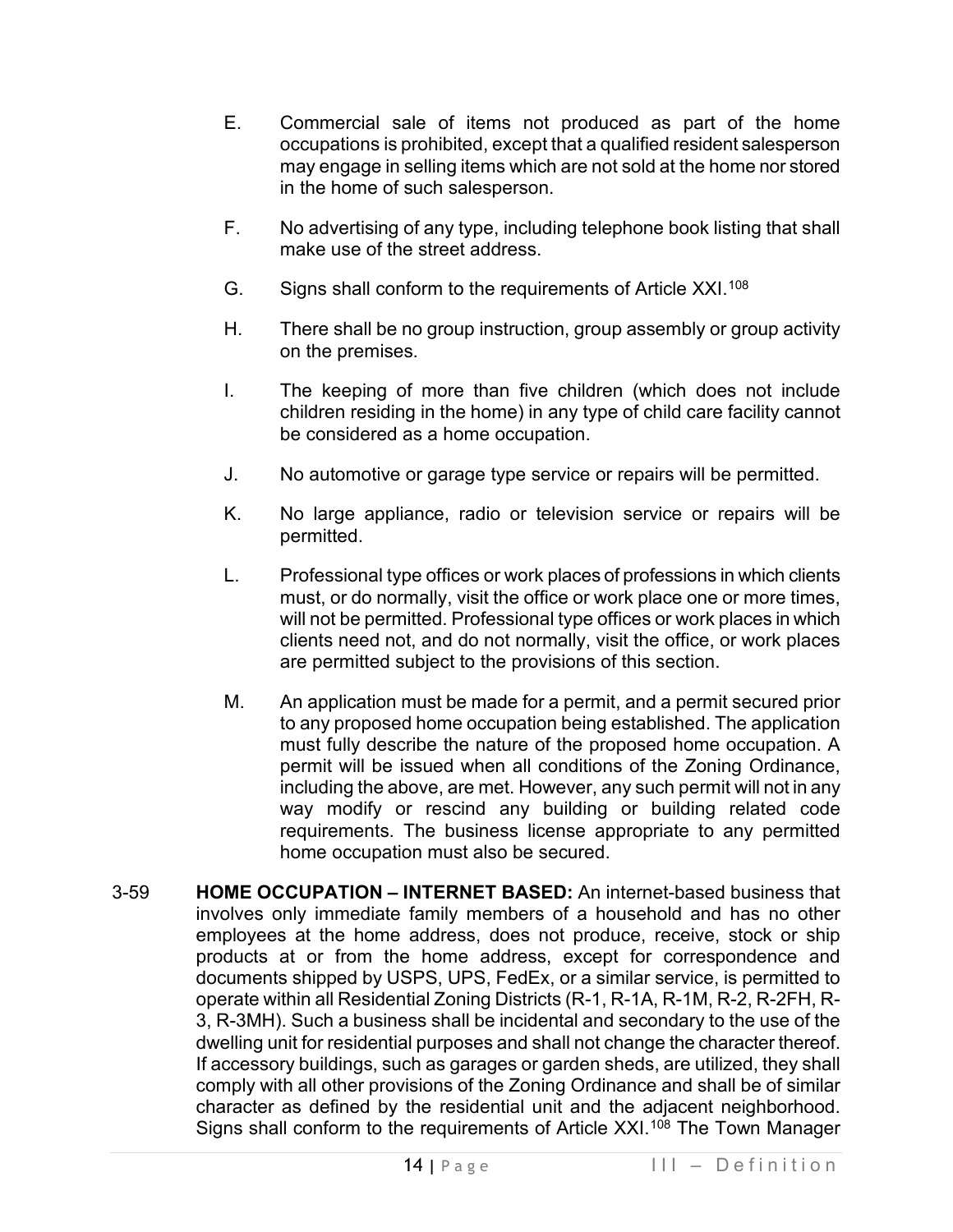shall have the authority to review such internet-based businesses and determine compliance with all of the above. Those that do not comply shall immediately cease operation.<sup>[83](#page-27-34)</sup>

- 3-60 **HOMESTAY** means an accessory or secondary use of a residential dwelling (single family residential dwelling, townhouse, duplex, or condominium) or portion thereof by a host to provide room or space for short term transient rental occupancy. The occupancy is on a daily basis to non-family members for compensation and for no more than seven (7) consecutive days/nights per individual. The advertisements and arrangements or reservations for these operations may be made over the internet through Homestay business sites.
- 3-60.1 **Host:** means the person who is the primary resident of a Homestay unit offered for Homestay lodging. In determining compliance with these regulations, the host has the burden of demonstrating that the dwelling unit is his or her primary residence.
- 3-60.2 The following regulations shall apply to a Homestay:
	- A. There shall be a one-time fee of one hundred dollars (\$100.00) to operate a Homestay in the Town of Wytheville. A Town of Wytheville business license is also required to be obtained.
	- B. The host shall be the primary resident and shall be present during the rental.
	- C. Rooms shall be a minimum of 120 square feet and shall have reasonable access to full bath facilities.
	- D. One off-street parking space (9' x 18') shall be provided for each room offered for rent in addition to other parking requirements. No recreational vehicles, buses or trailers shall be parked on the adjoining street or on the property in conjunction with the Homestay use.
	- E. A Homestay shall be registered with the Town through the Building Official.
	- F. As a part of the Homestay permit process, the Homestay host shall certify that the residence meets residential building code standards, including egress, and that each rental room has functioning smoke and carbon monoxide detectors, appropriate egress and appropriate code-conforming heat, light, and ventilation. The Town of Wytheville reserves the right to inspect each Homestay site to ensure compliance with all building code and Town of Wytheville regulations.
	- G. Homestay hosts shall keep a detailed record of their rentals and shall pay lodging taxes to the Town.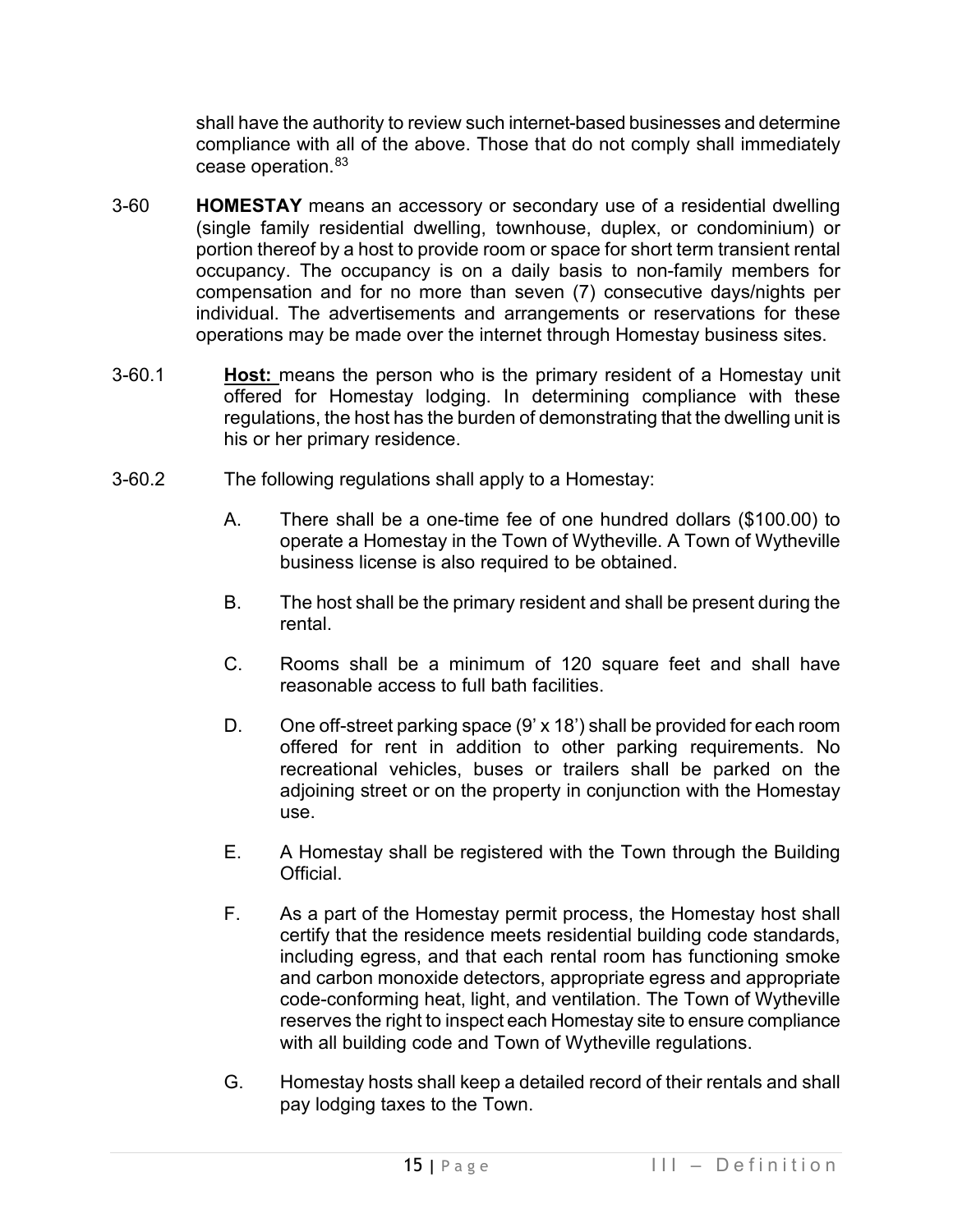- H. Signs shall conform to the requirements of Article XXI.<sup>[108](#page-27-35)</sup>
- I. The Homestay host shall be responsible for complying with the Town's Noise Ordinance and shall enforce the ordinance standards.
- J. No obvious exterior changes to the residential building shall be made as a result of the Homestay operation.
- K. A host shall register and operate no more than one (1) residential dwelling unit as a Homestay in the town.
- L. During the stay at the Homestay unit, the Homestay host shall be designated as the contact person for Town officials in the event of safety or behavioral issues at the Homestay.
- M. The host shall not allow the occupancy of a Homestay unit for a period of less than twenty-four (24) hours, notwithstanding check-in and check-out times.
- N. The name and phone number of the host shall be conspicuously posted within the Homestay unit. The host shall answer calls twentyfour (24) hours per day, seven days a week for the duration of each rental to address any problems with the Homestay unit.
- O. The principal guest of a Homestay shall be at least eighteen (18) years of age.
- P. The maximum number of adult guests in a Homestay shall be six (6).A registration may be suspended or cancelled for the following reasons:
	- (1) Failure to collect and/or remit the lodging tax to the Town.
	- (2) The receipt of more than three (3) violations of applicable state or local laws, ordinances, and regulations.
	- (3) Failure of any Homestay host to maintain her or her principal place of residence at the dwelling unit used as a Homestay.
- Q. Homestays are permitted to operate year-round.
- R. Each Homestay sleeping room shall have at least one emergency escape or rescue opening (window or door) that meets the following requirement: A clear opening square footage of 5.0 square feet at grade level, and a clear opening square footage of 5.7 square feet if above grade level, with a sill height of not more than 44 inches from the finished floor to the bottom of the clear opening. The minimum net clear height shall be 24 inches, and the net clear opening minimum width shall be 20 inches.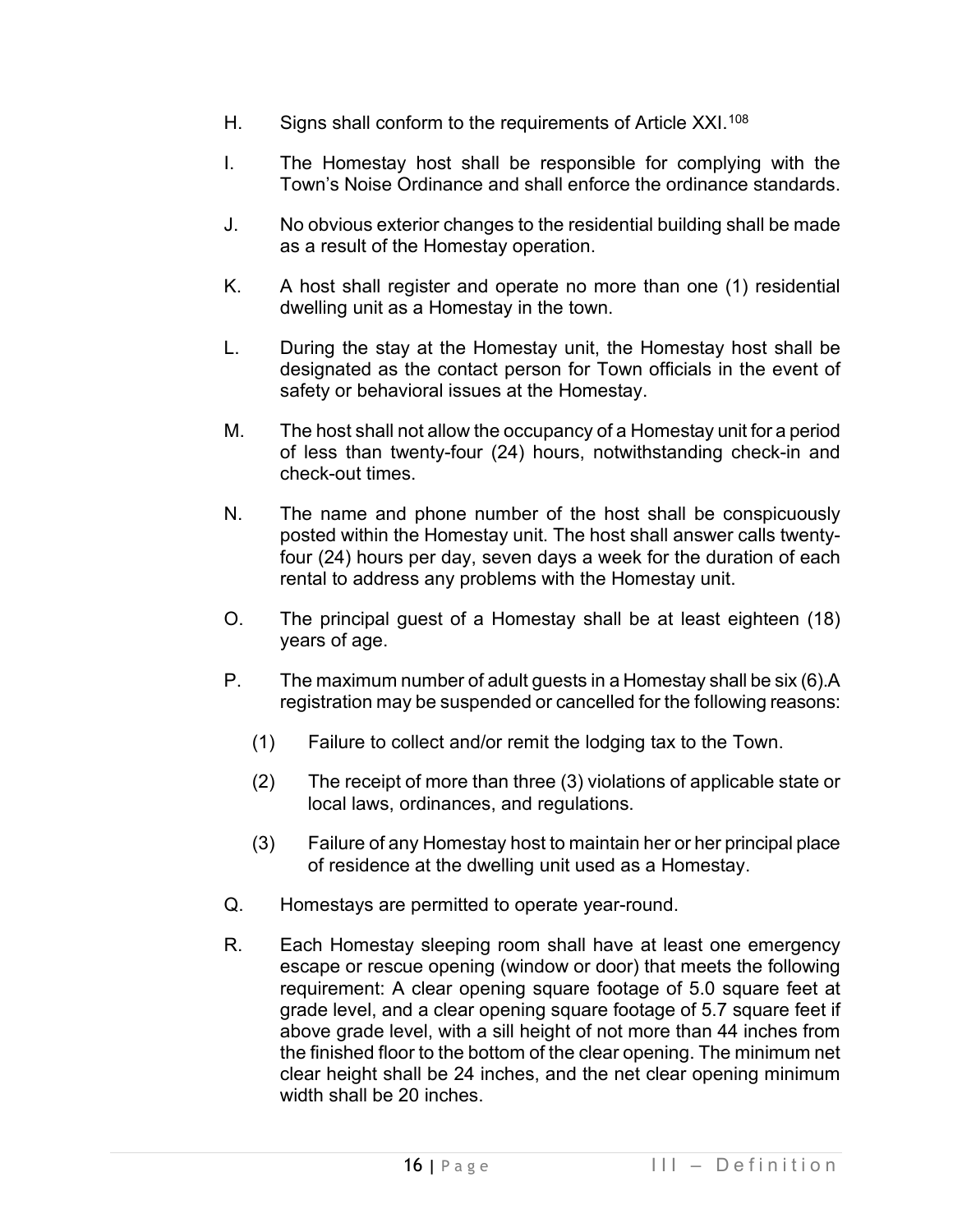- S. **Penalty:** It shall be unlawful to operate a Homestay without registering as required by this article and operating a Homestay after a registration has been suspended or cancelled or in violation of any other requirements of this article. The penalty shall be a fine of up to five hundred dollars (\$500.00) per occurrence. [98](#page-27-36)
- 3-61 **HOSPITAL:** An institution rendering medical, surgical, obstetrical, or convalescent care, including nursing homes, homes for the aged and sanatoriums, but in all cases excluding institutions primarily for mental or feebleminded patients, alcoholics, or drug addicts.[15](#page-27-37)
- 3-62 **HOSPITAL SPECIAL CARE:** A special care hospital shall mean an institution rendering care primarily for mental or feeble-minded patients, alcoholics, or drug addicts.
- 3-63 **HOTEL OR MOTEL:** A building designed or occupied as the more or less temporary abiding place for thirteen (13) or more individuals who are, for compensation, lodged with or without meals, and in which provision is not generally made for cooking in individual rooms or suites.2[1](#page-27-38)
- 3-64 **INDUSTRIALIZED BUILDING UNIT:** Means a combination of one or more sections or modules, subject to state regulations and including the necessary electrical, plumbing, heating, ventilating and other service systems, manufactured off-site and transported to the point of use for installation or erection, with or without specified components, to comprise a finished building. Manufactured homes defined in [§ 36-85.3](https://law.lis.virginia.gov/vacode/title36/chapter4.1/section36-85.3/) of the Code of Virginia, as amended, and certified under the provisions of the National Manufactured Housing Construction and Safety Standards Act shall not be considered industrialized buildings for the purpose of this law.[70](#page-27-39)
- 3-65 **INTENSIVE LIVESTOCK FACILITY:** A livestock operation with accessory uses or structures which at any one time has at least 300 animal units as referenced in the below chart and where such animals are or will be stabled or confined and fed or maintained for a total of forty-five (45) days or more in any twelve (12) month period, and crops, vegetation, forage growth or post-harvest residues are not sustained over any portion of the lot or facility.<sup>[56](#page-27-40)</sup>

| <b>Type of Facility</b> | <b>Equivalent of 300 Animal Units</b>                |
|-------------------------|------------------------------------------------------|
| Livestock               | 300 slaughter and feeder cattle                      |
| Livestock               | 750 swine each weighing over 55 pounds               |
| Livestock               | 150 horses                                           |
| Livestock               | 3,000 sheep or lambs                                 |
| Dairy                   | 200 mature dairy cattle (whether milked or dry cows) |
| Poultry                 | 16,500 turkeys                                       |
| Poultry                 | 30,000 laying hens or broilers                       |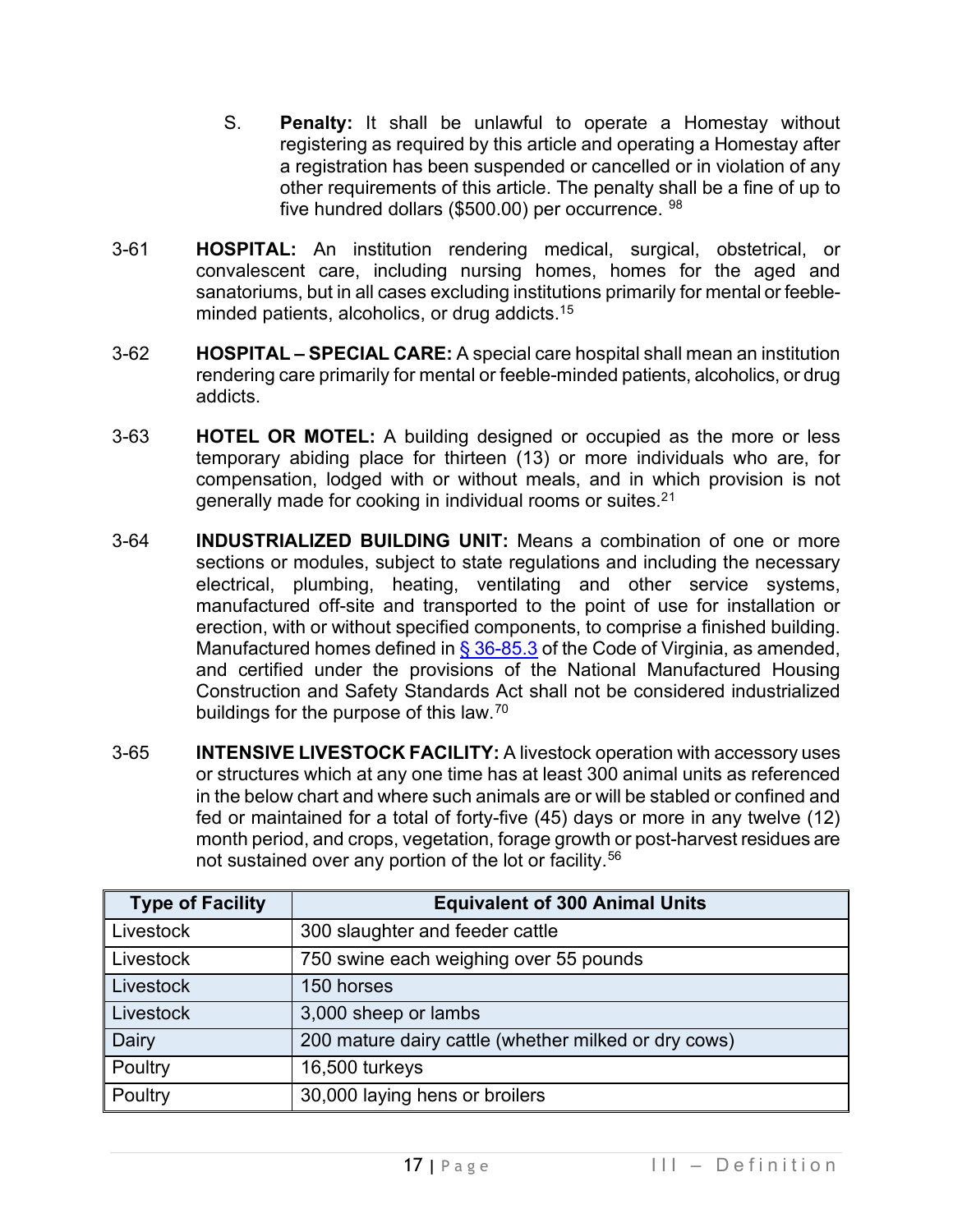- 3-66 **JUNK YARD:** An establishment or place of business that is maintained, operated, or used for storing, keeping, buying, or selling junk for the maintenance or operation of an automobile graveyard. "Junkyard" includes garbage dumps, sanitary landfills, and automobile graveyards. No junkyard shall be established, any portion of which is within 1,000 feet of the nearest edge of the right of way of any National Highway System highway or primary highway or within 500 feet of the nearest edge of the right of way of any other highway or town street, except with exclusions as listed in Section  $\S$  33.2-804, Code of Virginia.[91](#page-27-41)
- 3-67 **KENNEL:** A place prepared to house, board, breed, handle, or otherwise keep or care for dogs for sale or in return for compensation.
- 3-68 **KITCHEN:** A separate room containing the necessary storage, equipment and utilities for the storage and preparation of food, for the cleaning of materials and utensils and for the disposal of food and waste.
- 3-69 **LIVE ENTERTAINMENT:** Entertainment provided in person including, but not limited to, musical performances, music played by disc jockeys, public speaking, dramatic performances, dancing, modeling, or comedy performances.
- 3-70 **LIVESTOCK:** Includes all domestic or domesticated: bovine animals, including but not limited to cattle; equine animals, including but not limited to horses; ovine animals, including but not limited to sheep; porcine animals, including but not limited to hogs; poultry, including but not limited to turkeys, laying hens, or broilers.<sup>[56](#page-27-42)</sup>
- 3-71 **LIVESTOCK MARKET:** A commercial facility that is intended for regular and continual delivery, showing and sale or auction, and shipping of domestic animals. This shall include all incidental facilities and structures including parking lots, barns, show rinks, bleachers, silos, holding pens, animal waste management system, etc.<sup>[56](#page-27-43)</sup>
- 3-72 **LOT:** A parcel of land occupied or to be occupied by a main building or group of main buildings and accessory buildings, together with such yards, open spaces, lot width and lot areas as are required by this ordinance, and having frontage upon a street, either shown on a plat of record or considered as a unit of property and described by metes and bounds.
- 3-73 **LOT, CORNER:** A lot abutting on two or more streets at their intersection. Of the two sides of a corner lot the front may be deemed to be either of the two sides fronting on streets.1[5](#page-27-44)
- 3-74 **LOT, DEPTH OF:** The average horizontal distance between the front and rear lot lines.
- 3-75 **LOT, DOUBLE FRONTAGE:** An interior lot having frontage on two (2) streets.
- 3-76 **LOT, INTERIOR:** Any lot other than a corner lot.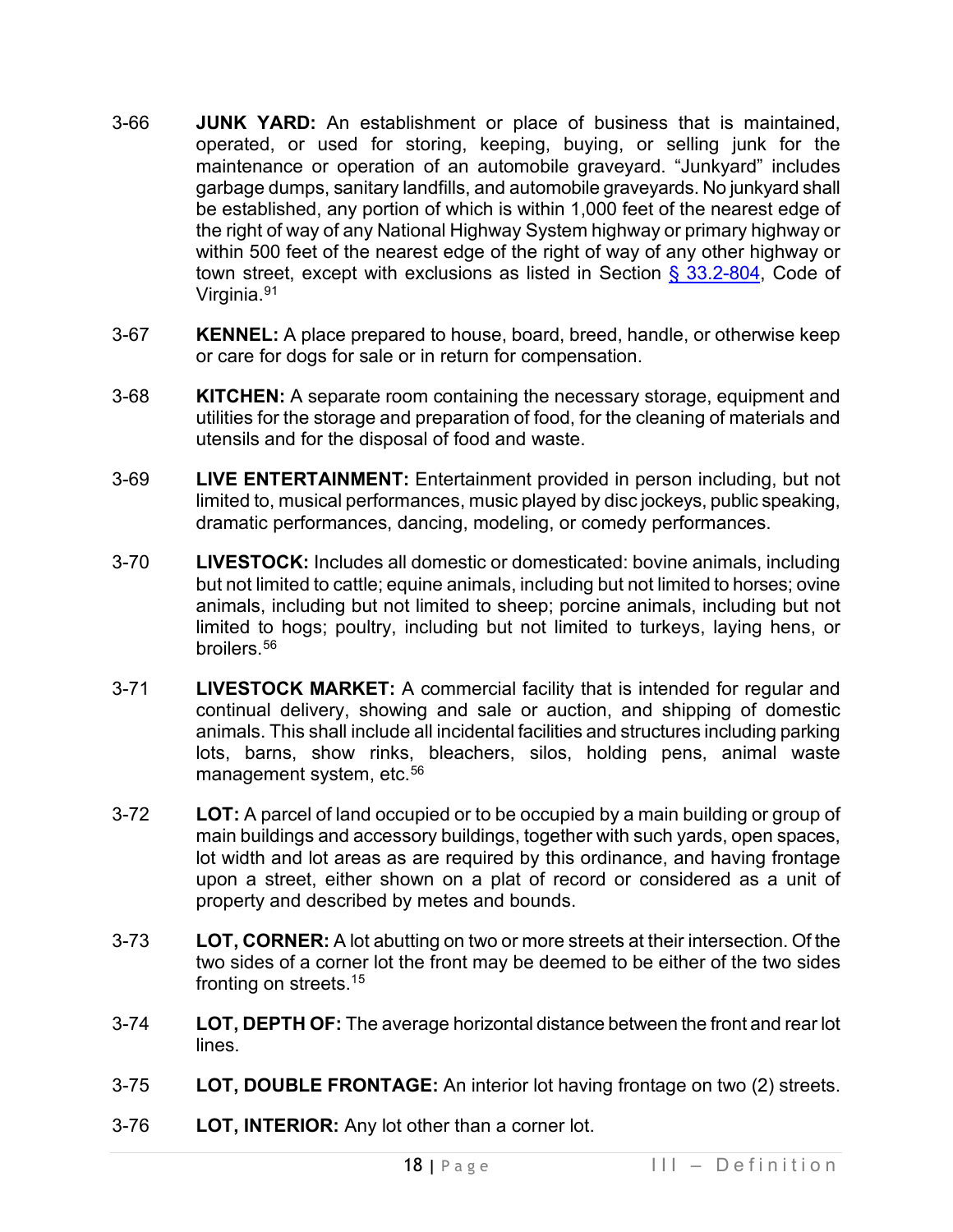- 3-77 **LOT, WIDTH OF:** The horizontal distance between side lot lines. For lots not having a uniform width, the width shall be taken as the width along the front or rear of a proposed building, whichever is the lesser. However, in the application of this definition, the width of a lot measured at the street line may not be less than 60 feet.<sup>1[5](#page-28-0)</sup> Also where, on date of this Ordinance, an existing public street, unrestricted alley, or permanent unrestricted easement anyone of which is not less than 15 feet in width, extends to an individual lot, the lot width shall be taken as the width along the front or rear of a proposed building, whichever is the lesser. This latter provision is for purposes of allowing a single dwelling on an isolated lot which has only an access as described. It is not intended that new lots could be created along such an accessway, nor could such a limited accessway be extended for the purpose of serving any other  $\text{lot.}^7$  $\text{lot.}^7$  The required frontage measured along the right of way line for a lot in which any portion abuts a cul-de-sac in all residential areas shall be a minimum of 70 feet.<sup>1[5](#page-28-2)</sup>
- 3-78 **LOT OF RECORD:** A lot as shown on a plat which has been recorded in the Clerk's office of the Circuit Court of Wythe County, Virginia.
- 3-79 **MANUFACTURE AND/OR MANUFACTURING:** The processing and/or converting of raw, unfinished materials, or products, or either of them, into articles or substances of different character, or for use for a different purpose.
- 3-80 **MANUFACTURED HOME:** A structure subject to federal regulation, which is transportable in one or more sections; is eight (8) body feet or more in width and forty (40) body feet or more in length in the traveling mode or is 320 or more square feet when erected on site; is built on a permanent chassis; is designed to be used as a single family dwelling, with or without a permanent foundation, when connected to the required utilities; and includes the plumbing, heating, air conditioning and electrical systems contained in the structure.4[1](#page-28-3)
- 3-81 **MEDICAL OFFICE:** Facilities that provide diagnoses, minor surgical care, and outpatient care on a scheduled and routine basis but that do not provide overnight care or serve as a base for an ambulance service. Medical offices are operated by doctors, dentists, psychologists, or similar practitioners licensed by the Commonwealth of Virginia. Emergency treatment and/or unscheduled appointments are not the dominant type of care provided at this facility. [89](#page-28-4)
- 3-82 **MENTALLY OR PHYSICALLY IMPAIRED PERSON:** A person who is a resident of Virginia and who requires assistance with two or more activities of daily living, as defined in § [63.2-2200,](http://law.lis.virginia.gov/vacode/63.2-2200/) as certified in a writing provided by a physician licensed by the Commonwealth.<sup>[100](#page-28-5)</sup>
- 3-83 **MOBILE HOME:** A transportable, single-family dwelling unit suitable for yearround occupancy containing the same water supply, toilet facilities, waste disposal and electrical conveniences as an immobile home. It will have a body width of not less than eight (8) feet and a body length of not less than thirty-six (36) feet, and built prior to the effective date of the Federal Manufactured Housing Construction and Safety Standards Acts of 1974.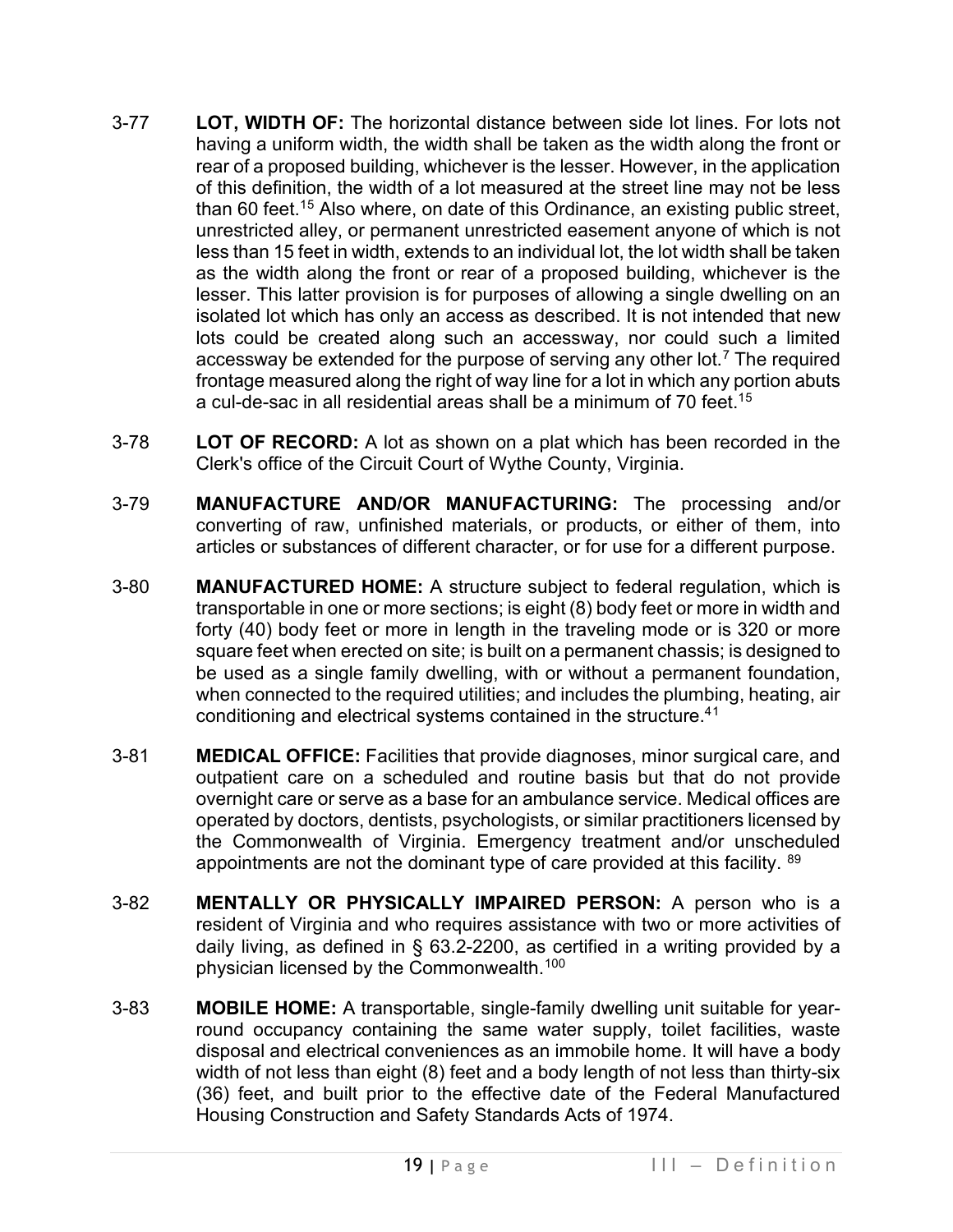- 3-84 **MOBILE HOME LOT:** A parcel of land designed, constructed, and equipped for the placement of a single mobile home, and for the exclusive use of its occupants.
- 3-85 **MOBILE HOME PARK:** An area or tract of land designed, constructed, and equipped to accommodate five (5) or more mobile homes.
- 3-86 **MOTOR HOME:** A portable, temporary dwelling to be used for travel, recreation, and vacation, and constructed as an integral part of a self-propelled vehicle.
- 3-87 **NONCONFORMING ACTIVITY:** The otherwise legal use of a building or structure or of a tract of land that does not conform to the use regulations of this Ordinance for the district in which it is located, either at the effective date of this Ordinance or as a result of subsequent amendments to the Ordinance.
- 3-88 **NONCONFORMING LOT:** An otherwise legally platted lot that does not conform to the minimum area or width requirements of this Ordinance for the district in which it is located either at the effective date of this Ordinance or as a result of subsequent amendments to the Ordinance.
- 3-89 **NONCONFORMING STRUCTURE:** An otherwise legal building or structure that does not conform with the lot area, yard, height, lot coverage, or other area regulations of this Ordinance, or is designed or intended for a use that does not conform to the use regulations of this Ordinance, for the district in which it is located, either at the effective date of this Ordinance or as a result of subsequent amendments to the Ordinance.
- 3-90 **OFF-STREET PARKING AREA:** Space provided for vehicular parking outside the dedicated street right of way. Each off-street parking space shall be not less than nine (9) feet in width or one hundred eighty (180) square feet in area, exclusive of access drives and aisles.<sup>3[8](#page-28-6)</sup>
- 3-91 **ON-FRAME MODULAR:** Modular structure or industrialized building designed and built with its steel frame to remain under the building to become part of the supporting structure or foundation for the building when placed on site.<sup>[70](#page-28-7)</sup>
- 3-92 **OUTPATIENT SUBSTANCE ABUSE TREATMENT CENTER:** An establishment providing patient services primarily related to the treatment of alcohol or other drug or substance abuse disorders, which services include providing services for dispensing and administering controlled substances and pharmaceutical products by professional medical practitioners as licensed by the Commonwealth of Virginia, including methadone clinics, suboxone clinics and similar establishments. [89](#page-28-8)
- 3-93 **PICKUP COACH:** A structure to be mounted on a truck bed, or chassis for use as a temporary dwelling for travel, recreation, and vacation.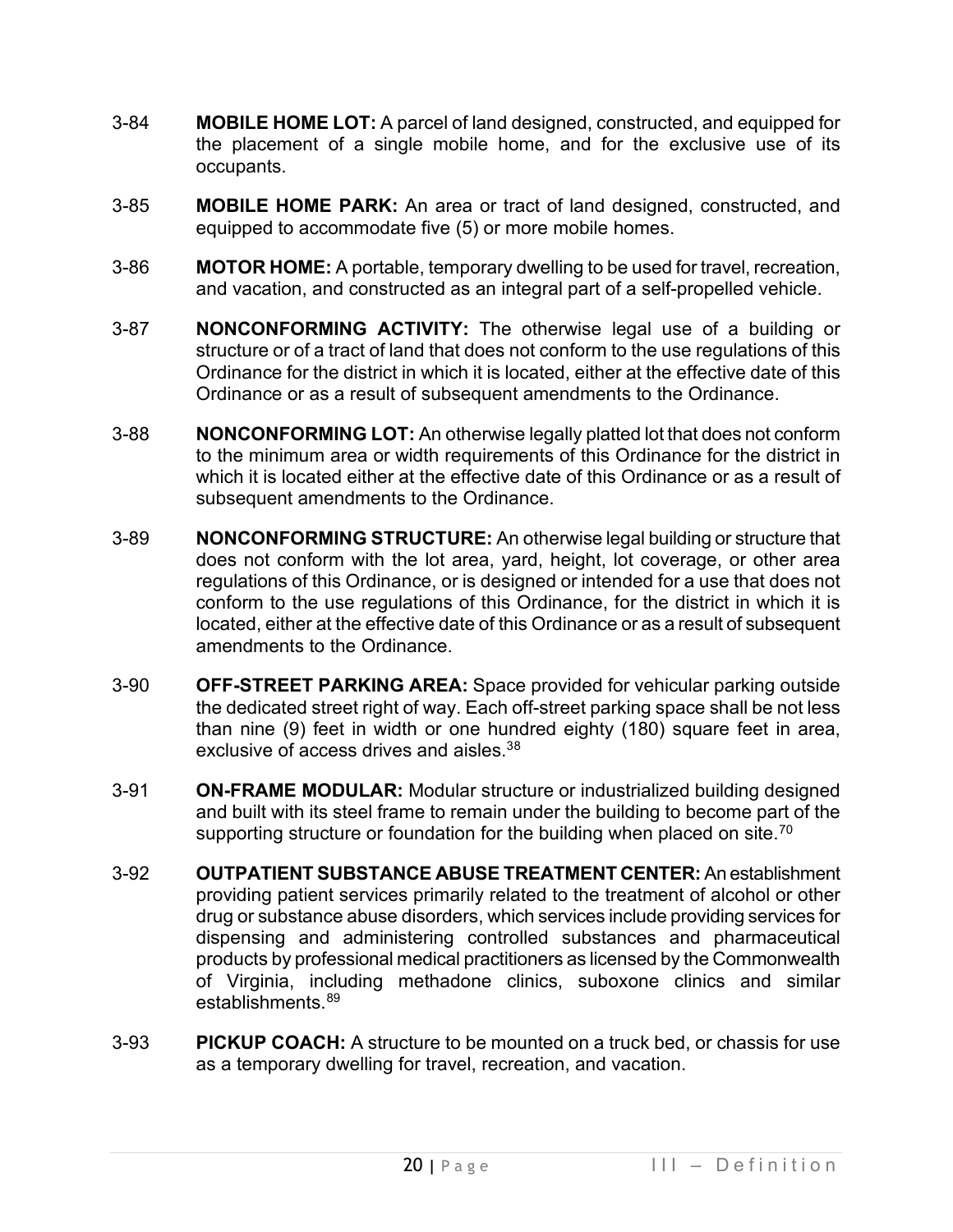- 3-94 **PORCH:** A covered or uncovered structure forming an entrance to a building, outside and usually with a separate roof, or as a recess in the interior as a veranda.
- 3-95 **PUBLIC WATER AND SEWER SYSTEMS:** A water or sewer system owned and operated by a municipality or county, or owned and operated by a private individual or a corporation approved by the governing body and properly licensed by the State Corporation Commission, and subject to special regulations as herein set forth.
- 3-96 **RADIO AERIALS:** Structures and equipment designed specifically for the reception of land-based radio broadcasts for residential use.<sup>4[9](#page-28-9)</sup>
- 3-97 **RECYCLING FACILITIES:** Locations for storage, sorting, compacting, repackaging, or preprocessing of goods for eventual processing into new material or recycled products. Recycling operations shall not include processes or operations that involve smelting, burning, or other chemical reactions or changes, and shall involve operations or processes that are not likely to be dangerous or offensive because of odor, dust, fire, explosion, or other reasons, and which employ processes or operations or equipment that do not produce objectionable noise, vibration, smoke, gas, waste, or the like. $39$  $39$
- 3-98 **REQUIRED OPEN SPACE:** Any space required in any front, side, or rear yard.
- 3-99 **RESTAURANT:** Any building in which for compensation, food or beverages are dispensed for consumption on the premises, including, among other establishments, cafes, tea rooms, confectionery shops, or refreshment stands.
- 3-100 **RETAIL STORES AND SHOPS:** Buildings for display and sale of merchandise at retail or for the rendering of personal service, (but specifically exclusive of coal, wood and lumber yards), such as the following, which will serve as illustration: drug store, newsstand, food store, candy shop, milk dispensary, dry goods and notions store, antique store and gift shop, hardware store, household appliance store, furniture store, florist, optician, music and radio store, tailor shop, barber shop and beauty parlor.
- 3-101 **SATELLITE DISHES/DISH ANTENNAS:** Dish shaped structures for the reception of satellite broadcasts for television predominantly for private residential use or any dish shaped antenna for receiving broadcasts.
- 3-102 **SELF-SERVICE STORAGE FACILITY:** A building consisting of individual, small, self-contained units that are leased or owned for the storage of business and household goods or contractors' supplies. [82](#page-28-11)
- 3-103 **SEMI-TRAILER:** A freight trailer that when attached is supported at its forward end by the fifth wheel device of the truck tractor, which shall include semi-trailer as defined by Virginia Code Section  $\frac{6}{9}$  46.2-100, as amended. In Agricultural Districts, semi-trailers shall be permitted to be parked no longer than twelve (12) months, unless the trailer is currently licensed or is used for hauling livestock,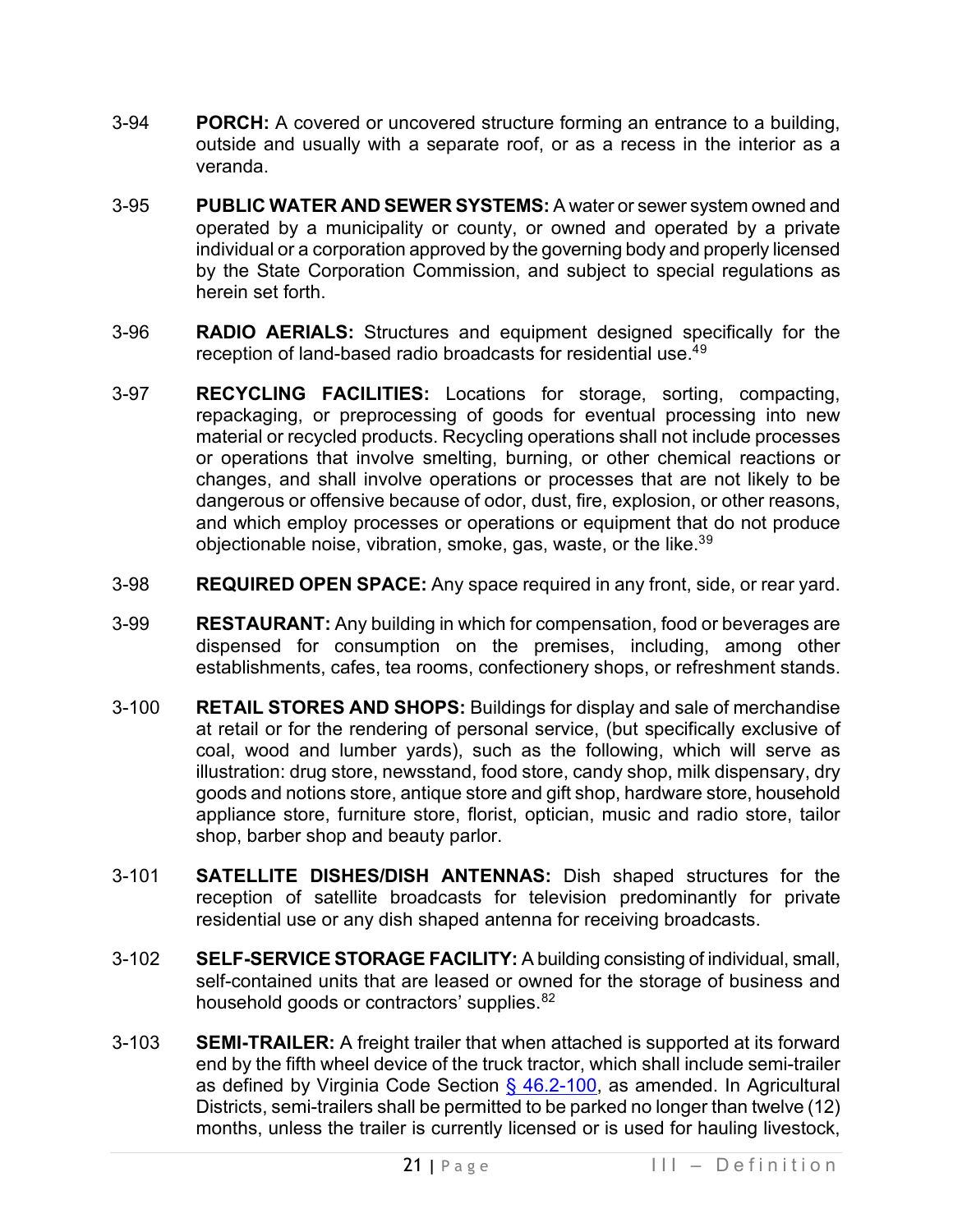hay, silage, etc., and is permitted on the public right-of-way by a "farm use" designation. In Industrial Districts, semi-trailers shall be permitted with no restrictions. In Agricultural Districts, no advertising shall be permitted on the semi-trailer. Advertising shall not be construed to mean the name and location of the trucking company that owns the semi-trailer. In matters pertaining to the judgment relative to advertising, the Zoning Administrator shall review the advertising and make the final decision.<sup>[57](#page-28-12)</sup>

- A. **Semi-Trailer, Licensed:** A freight trailer that when attached is supported at its forward end by the fifth wheel device of the truck tractor and carries a current motor vehicle trailer license and inspection to be legally towed on public streets and roads, which shall include semi-trailer as defined by Virginia Code Section [§ 46.2-100,](https://law.lis.virginia.gov/vacode/title46.2/chapter1/section46.2-100/) as amended. In Business Districts, semi-trailers which are licensed shall be permitted to be parked for no more than sixty (60) days and shall be parked to the rear or side of the business building. In Industrial Districts, semi-trailers which are licensed shall be permitted with no restrictions. In Residential Districts, semi-trailers which are licensed shall be permitted to be parked no longer than thirty (30) days, unless they are connected with a construction project at that site. In the case of a construction project, the semi-trailer shall be permitted to be parked until final completion of the construction project. In Residential Districts, all semi-trailers shall be parked off of all public rights-of-way, streets, and alleys. In Agricultural and Residential Districts, no advertising shall be permitted on the semitrailers. Advertising shall not be construed to mean the name and location of the trucking company that owns the semi-trailer. In matters pertaining to the judgment relative to advertising, the Zoning Administrator shall review the advertising and make the final decision.<sup>[57](#page-28-13)</sup>
- 3-104 **SETBACK:** The minimum distance by which the main building or structure line of any building or structure must be separated from the front lot line.
- 3-105 **SHIPPING CONTAINER:** A large box, usually fabricated of corrugated steel used for enclosing goods during shipping and often used for temporary storage or as an accessory building. [57](#page-28-14) [68](#page-28-15)[105](#page-28-16)
- 3-106 **SHOOTING RANGE, COMMERCIAL:** The use of land for the discharging of firearms for the purposes of target practice, skeet and trap shooting, mock war games, or temporary competitions, such as a turkey shoot, for a fee, prize, or other remuneration to the owner on a continuing or continuous basis. Excluded from this use type shall be private target practice areas established by individuals for their personal target practice on their own property as permitted by the Town Code, and general hunting, and unstructured and nonrecurring discharging of firearms on private property with the property owner's permission. No firearms shall be discharged within three hundred (300) feet of any street or highway, railroad, residence, or any structure which is normally used to house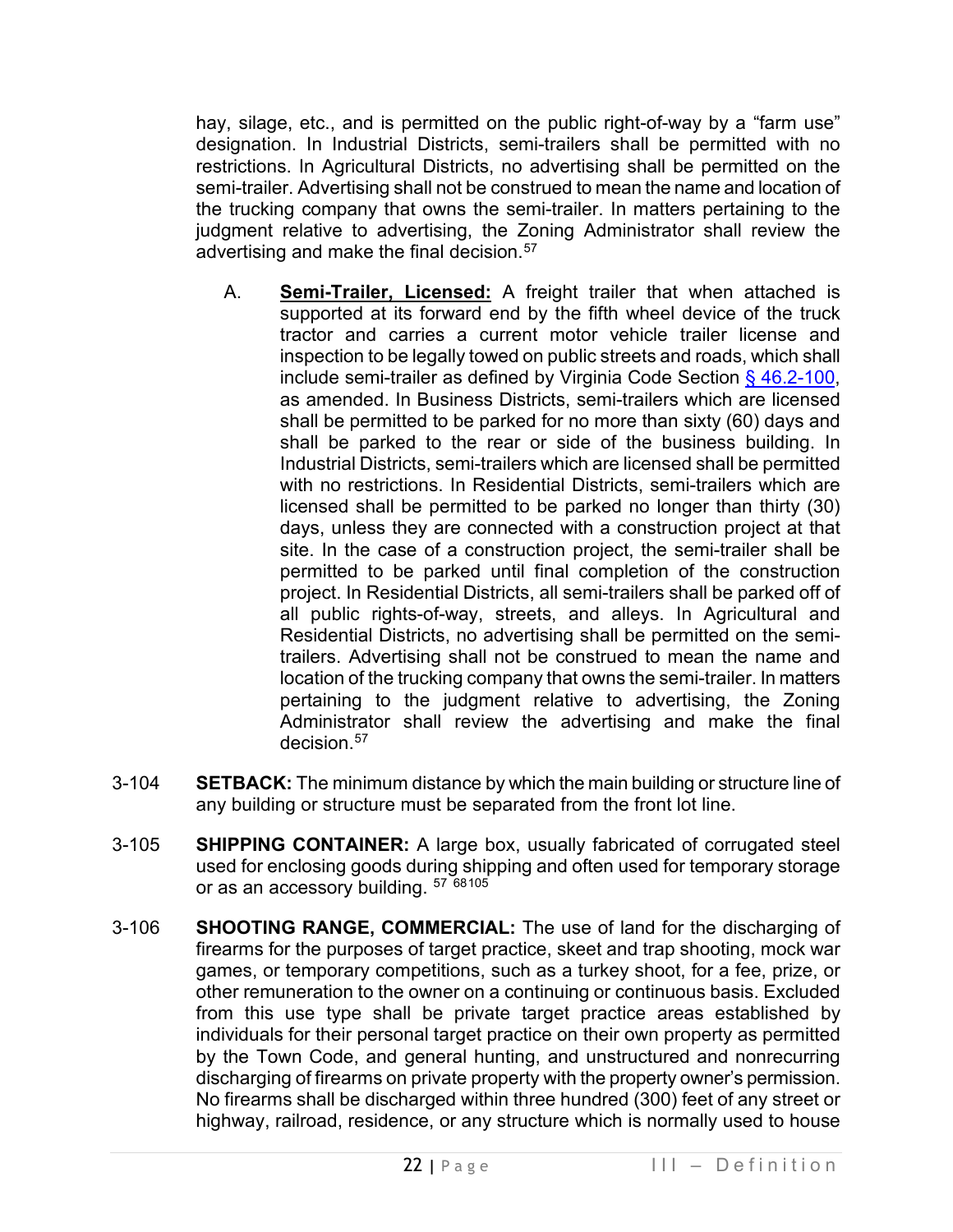machinery, tools, livestock or animals, feed, or any other related agricultural/domestic activity.[78](#page-28-17)

- A. **Shooting Range, Indoor:** The use of a structure for the discharging of firearms for the purpose of target practice or temporary competitions. Appropriate and industry standard measures shall be taken to prevent the penetration of any projectile outside the structure, and appropriate prevention of ricochet of projectiles within the structure. The noise generated by the firearms shall be contained within the structure.<sup>[78](#page-28-18)</sup>
- B. **Shooting Range, Outdoor:** The use of land for the discharging of firearms for the purposes of target practice, skeet and trap shooting, mock war games, or temporary competitions such as a turkey shoot. Excluded from this use type shall be private target practice areas established by individuals on their own property as permitted by the Town Code, and general hunting, and unstructured and nonrecurring discharging of firearms on private property with the owner's permission. No firearms shall be discharged within three hundred (300) feet of any street or highway, railroad, residence, or any structure which is normally used to house machinery, tools, livestock, or animals, feed, or any other related agricultural/domestic activity.[78](#page-28-19)
- 3-107 **SIGN:** See Article XXI Section 2 for definitions related to signs and signage. [108](#page-28-20)
- 3-108 **STOOP:** A platform at the door of a building as a place for waiting before entering. It may have steps and be covered or uncovered. A stoop shall not be deemed to exceed six (6) feet by six (6) feet.
- 3-109 **STORE:** See Item 3-71 Retail Stores and Shops.
- 3-110 **STORY:** That portion of a building, other than the basement, included between the surface of any floor and the surface of the floor next above it. If there be no floor above it, the space between the floor and the ceiling next above it.
- 3-111 **STORY, HALF:** A space under a sloping roof, which has the line of intersection of roof decking and wall face not more than three (3) feet above the top floor level, and in which space not more than two-thirds (2/3) of the floor area is finished off for use.
- 3-112 **STREET, ROAD:** A public thoroughfare which affords principal means of access to abutting property.
- 3-113 **STREET LINE:** The dividing line between a street or road right of way and the contiguous property.
- 3-114 **STRUCTURE:** Anything constructed or erected, the use of which requires a permanent location on the ground, or attachment to something having a permanent location on the ground.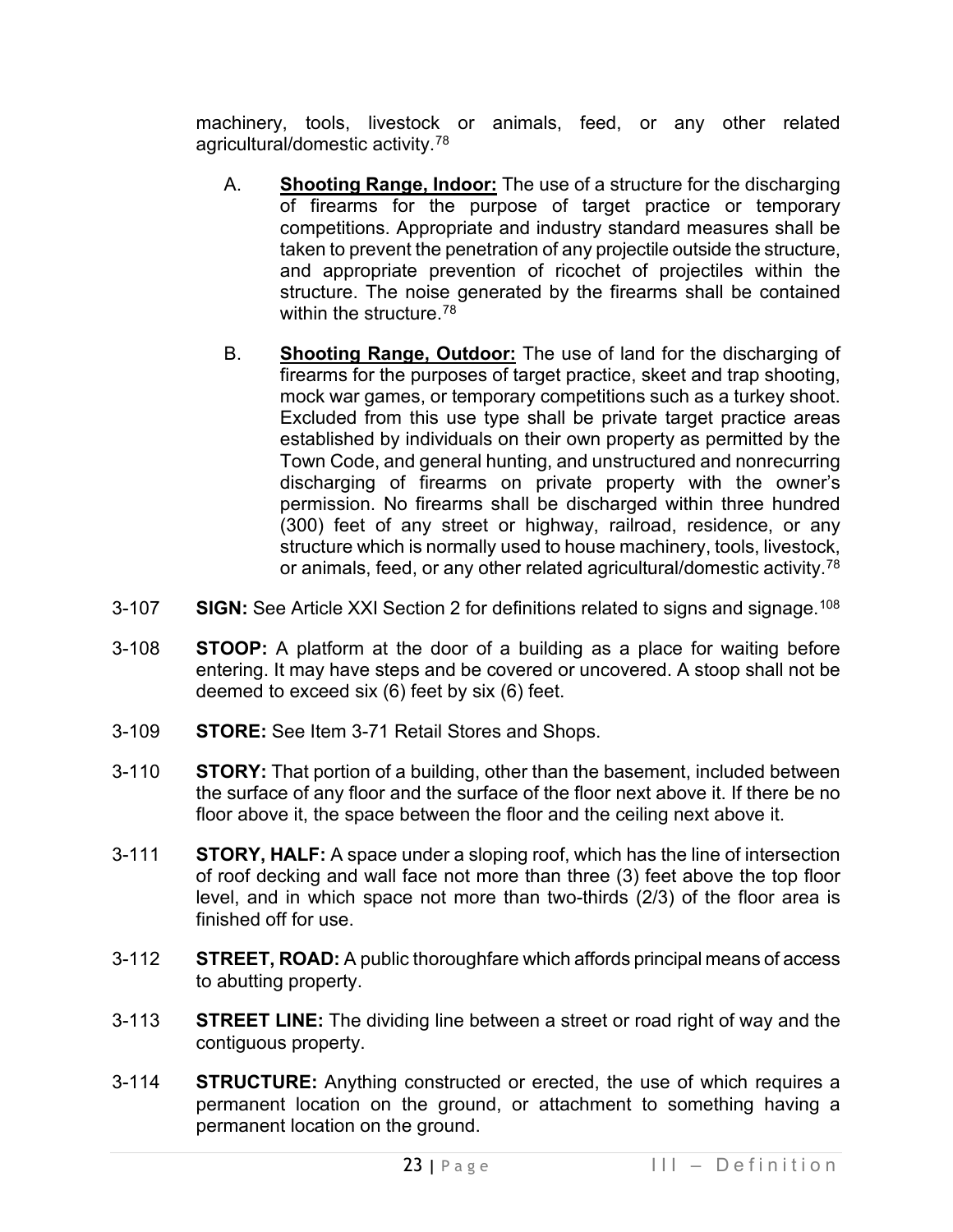- 3-115 **TELEVISION ANTENNA:** Structures designed specifically for the reception of land-based television broadcasts for predominantly residential use.<sup>4[9](#page-28-21)</sup>
- 3-116 **TEMPORARY FAMILY HEALTH CARE STRUCTURE:** A transportable residential structure, providing an environment facilitating a caregiver's provision of care for a mentally or physically impaired person, that (i) is primarily assembled at a location other than its site of installation; (ii) is limited to one occupant who shall be the mentally or physically impaired person or, in the case of a married couple, two occupants, one of whom is a mentally or physically impaired person, and the other requires assistance with one or more activities of daily living as defined in Code of Virginia  $\S$  63.2-2200, as certified in writing by a physician licensed in the Commonwealth; (iii) has no more than 300 gross square feet; and (iv) complies with applicable provisions of the Industrialized [Building Safety Law \(§ 36-70 et seq.\)](https://law.lis.virginia.gov/vacodepopularnames/industrialized-building-safety-law/) and the [Uniform Statewide Building Code](https://law.lis.virginia.gov/vacode/title36/chapter6/)  [\(§ 36-97 et seq.\).](https://law.lis.virginia.gov/vacode/title36/chapter6/) Placing the Temporary Family Health Care Structure on a permanent foundation shall not be required or permitted.
	- A. **Permit Required:** A permit to locate a Temporary Family Health Care Structure shall be obtained from the Zoning Administrator or his designee. The permit fee shall be \$100.
	- B. **Required Setbacks and Limitations:** Temporary Family Health Care Structures shall comply with all setback requirements that apply to the primary structure. Only one Temporary Family Health Care Structure shall be allowed on a lot or parcel of land.
	- C. **Removal Required when Use Terminated:** Any Temporary Family Health Care Structure shall be removed within sixty (60) days of the date on which the structure was last occupied by a mentally or physically impaired person receiving services or in need of the assistance as listed in this definition.
	- D. **Signage Restrictions:** No signage advertising or otherwise promoting the existence of the structure shall be permitted either on the exterior of the Temporary Family Health Care Structure or elsewhere on the property.[100](#page-28-22)
- 3-117 **TERRACE:** A relatively leveled paved or planted area, usually adjoining a building.
- 3-118 **TOWER:** Any structure that is designed and constructed primarily for the purpose of supporting one or more antennas, include self-supporting lattice towers, guy towers, or monopole towers. The term includes radio and television transmission towers, microwave towers, common-carrier towers, cellular telephone towers, personal communications systems towers, alternative tower structures, and the like.<sup>4[9](#page-28-23)</sup>
- 3-119 **TOURIST COURT, AUTO COURT, MOTEL, AUTEL, CABINS OR MOTOR LODGE:** One or more buildings containing individual sleeping rooms, designed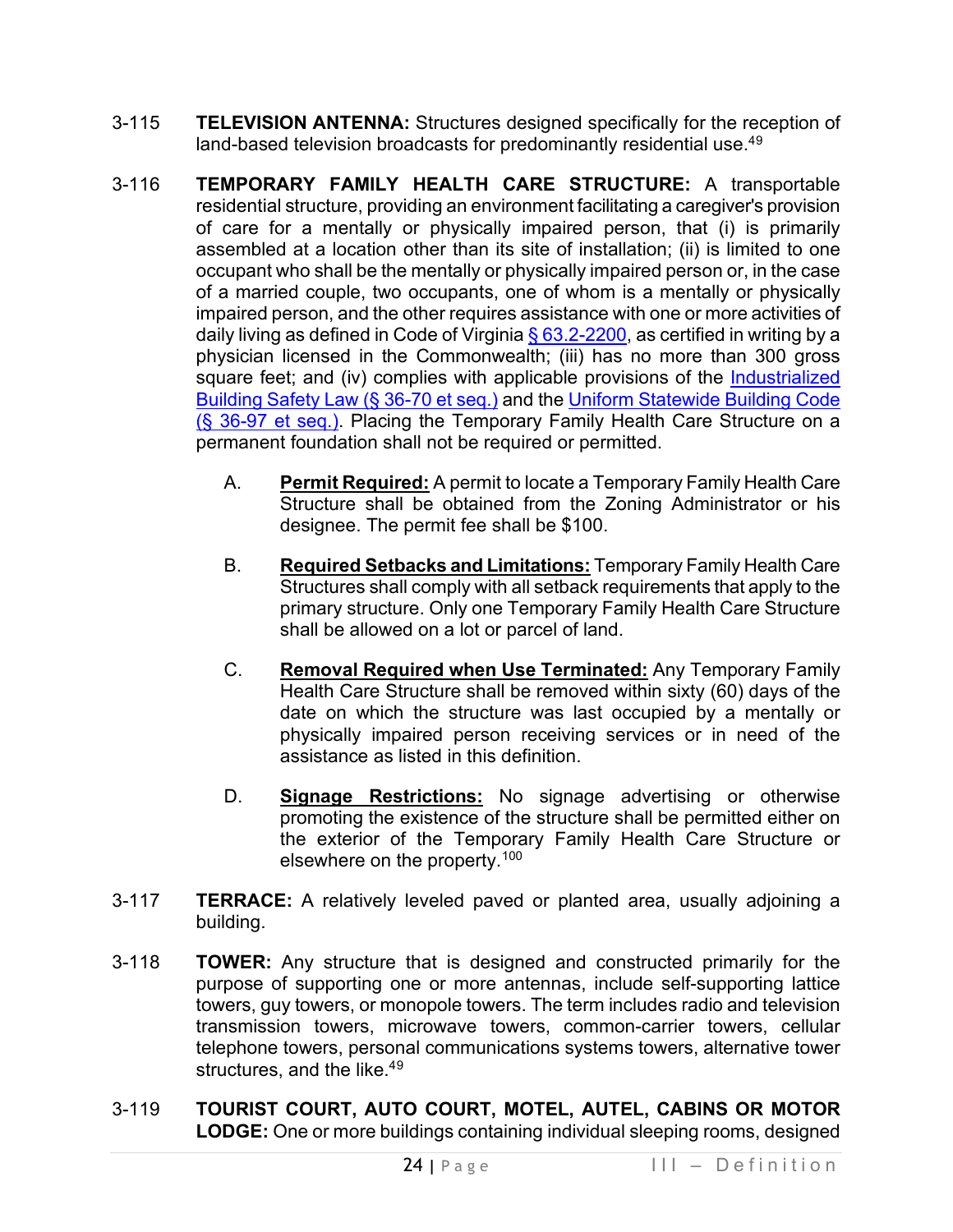for, or used temporarily by automobile tourists or transients, with garage or parking space conveniently located to each unit. Cooking facilities may be provided for each unit.

- 3-120 **TRAILER, AUTOMOBILE:** See Sections 3-86, Motor Homes; 3-93, Pickup Coach; 3-122, Trailer Court; and 3-124, Use, Accessory.
- 3-121 **TRAILER, CAMPING:** A canvas, folding structure mounted on wheels and designed for travel, recreation, and vacation use.
- 3-122 **TRAILER COURT:** See Section 3-85, Mobile Home Park.
- 3-123 **TRAILER, TRAVEL:** A vehicular, portable structure built on a mobile chassis, designed as a temporary dwelling for travel, recreation, and vacation. The width of the body will not exceed eight (8) feet, and the length will not exceed thirty-six (36) feet.
- 3-124 **USE, ACCESSORY:** A subordinate use, customarily incidental to and located upon the same lot occupied by the main use.
- 3-125 **VARIANCE:** A variance is a relaxation of the terms of the Zoning Ordinance where such variance will not be contrary to the public interest and where, owing to conditions peculiar to the property and not the result of the actions of the applicant, a literal enforcement of the ordinance would result in unnecessary and undue hardship. As used in this ordinance, a variance is authorized only for height, area, and size of structure or size of yards and open spaces; establishment or expansion of a use otherwise prohibited shall not be allowed by variance, nor shall a variance be granted because of the presence of nonconformities in the zoning division or district or adjoining zoning divisions or districts.
- 3-126 **VINEYARD:** Also see Winery.[79](#page-28-24)
- 3-127 **WAREHOUSE – TYPE I:** A completely enclosed structure to be used for the purpose of storing wares, merchandize and personal goods. Sales of stored goods is prohibited from the warehouse. The warehouse shall conform to the following regulations:
	- A. All goods, wares, merchandise, and personal goods stored shall be within the structure and not subject to public view.
	- B. The structure shall consist of not less than five (5) designated and secured areas of storage.
	- C. The designated areas of storage shall not exceed two hundred fifty (250) square feet of floor area.
	- D. The structure shall be situated such that loading and unloading of goods is performed entirely off of public streets and rights-of-way.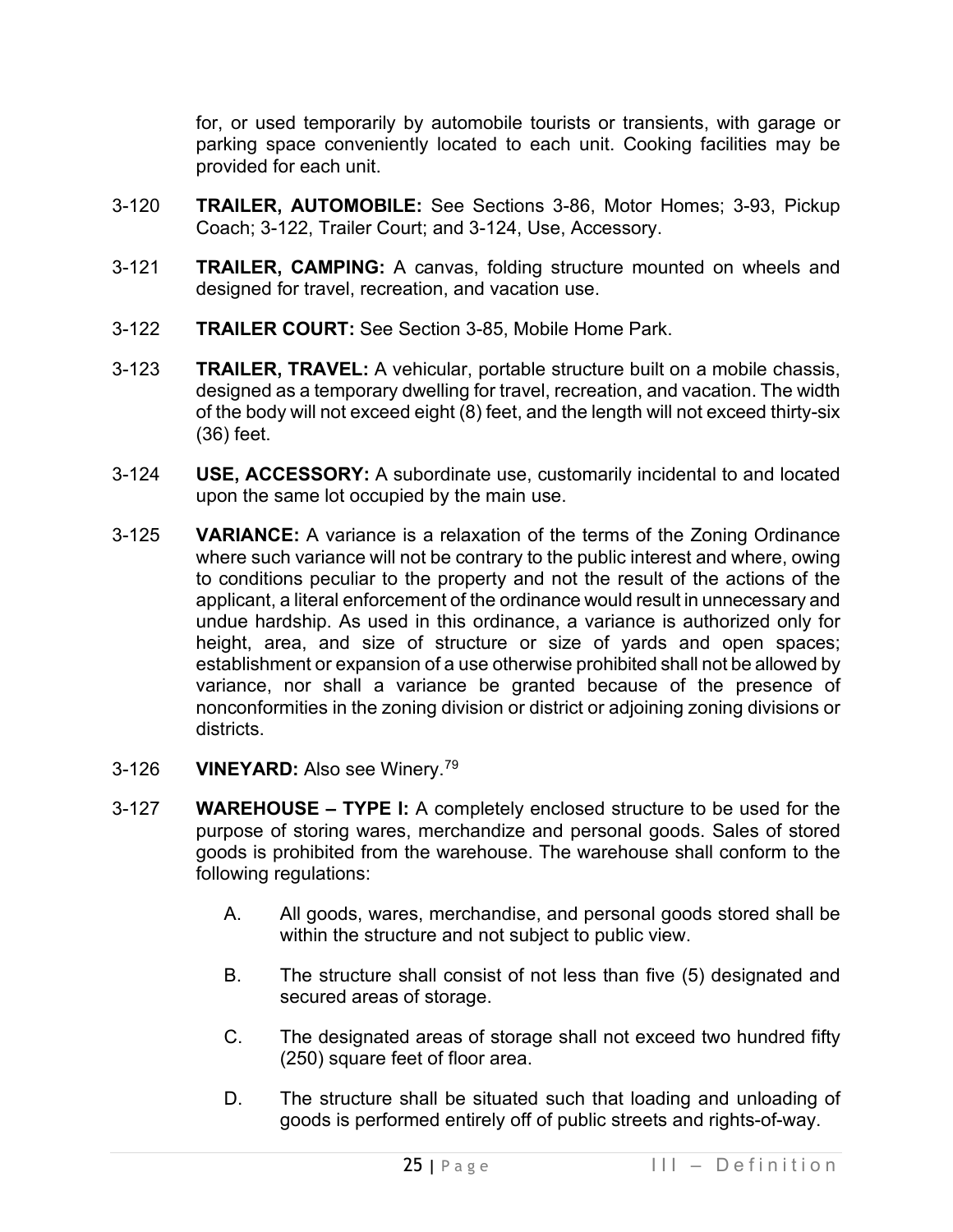- E. Off-street parking shall be provided at the rate of one (1) space per two hundred fifty (250) square feet of storage area.
- F. Each designated area of storage shall have means of ingress and egress separate from the ingress/egress of another designated area within the storage.
- G. Signs shall conform to the requirements of Article XXI.<sup>[108](#page-28-25)</sup>
- H. Outside storage of any articles is strictly prohibited.
- I. Type I warehouses are permitted only in the B-2 Business, M-1, and M-2 Industrial zoning districts.
- J. Motorized lifting and loading devices are not permitted and the warehouse shall not serve as the point of interchange of goods between commercial carriers.
- K. Storage of hazardous, toxic, or explosive materials are prohibited.
- L. No operations or work activities of any type shall be conducted in any storage area.<sup>2[0](#page-28-26)</sup>
- 3-128 **WAYSIDE STAND, ROADSIDE STAND, WAYSIDE MARKET:** Any structure or land used for the sale of agricultural or horticultural produce.
- 3-129 **WINERY OR VINEYARD:** Property devoted to growing fruits for further processing into consumable wine products that include bottling, aging, and may include distribution of the products produced on site, and/or the processing of fruits into consumable wine products including bottling, aging, and distribution of these products. Wineries may include specialty uses such as tasting rooms, sales areas, promotional and special events, etc.<sup>[79](#page-28-27)</sup>
- 3-130 **YARD:** An open space on a lot other than a court, unoccupied and unobstructed from the ground upward, except as otherwise provided herein.
	- A. **Front:** An open space on the same lot as a building between the front line of the building (exclusive of steps, stoops, and terraces) and the front lot or street line and extending across the full width of the lot.
	- B. **Rear:** That land area of a lot located to the rear of a main structure or dwelling, lying between the rear-most portion of the main structure, or dwelling and the rear property line. The rear-most portion of the main structure, or dwelling shall include porches, garages, and carports, but does not include terraces or steps.
	- C. **Side:** That land area of a lot located on the side of a main structure or dwelling, lying between the side of the main structure, or dwelling and the side property line. The side of the main structure or dwelling shall be considered to include porches, garages, and carports, but not to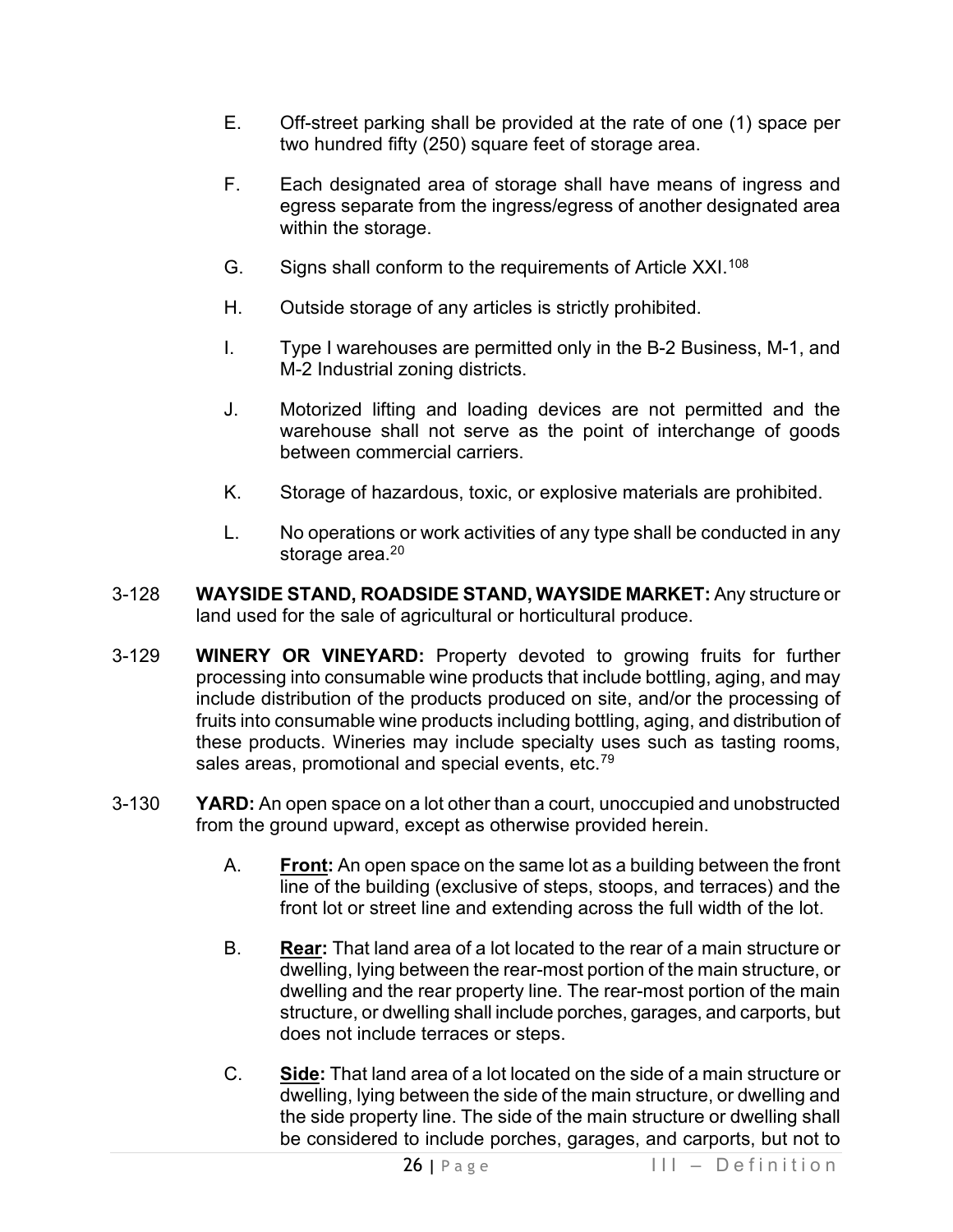include terraces or steps.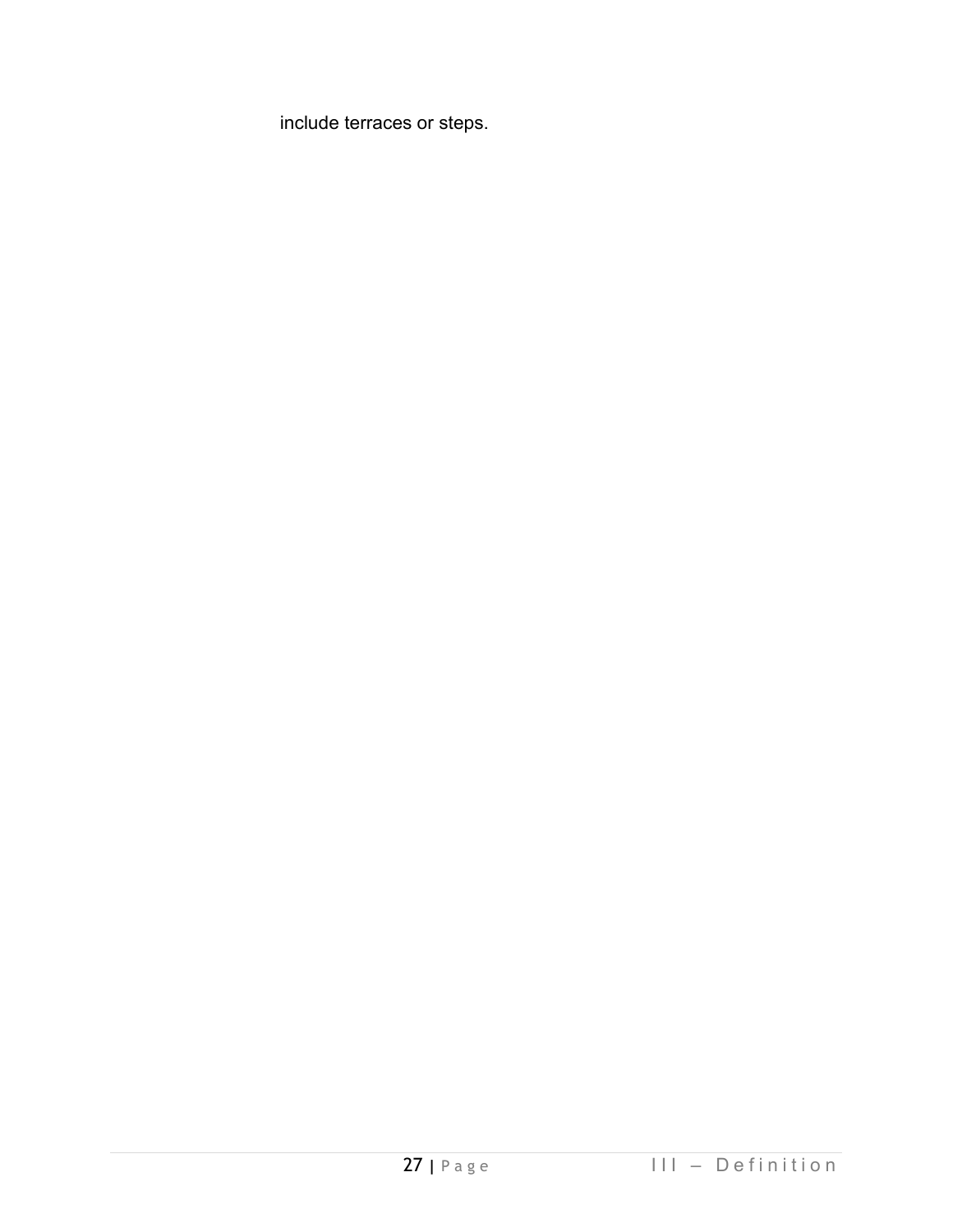<span id="page-27-44"></span><span id="page-27-43"></span><span id="page-27-42"></span><span id="page-27-41"></span><span id="page-27-40"></span><span id="page-27-39"></span><span id="page-27-38"></span><span id="page-27-37"></span><span id="page-27-36"></span><span id="page-27-35"></span><span id="page-27-34"></span><span id="page-27-33"></span><span id="page-27-32"></span><span id="page-27-31"></span><span id="page-27-30"></span><span id="page-27-29"></span><span id="page-27-28"></span><span id="page-27-27"></span><span id="page-27-26"></span><span id="page-27-25"></span><span id="page-27-24"></span><span id="page-27-23"></span><span id="page-27-22"></span><span id="page-27-21"></span><span id="page-27-20"></span><span id="page-27-19"></span><span id="page-27-18"></span><span id="page-27-17"></span><span id="page-27-16"></span><span id="page-27-15"></span><span id="page-27-14"></span><span id="page-27-13"></span><span id="page-27-12"></span><span id="page-27-11"></span><span id="page-27-10"></span><span id="page-27-9"></span><span id="page-27-8"></span><span id="page-27-7"></span><span id="page-27-6"></span><span id="page-27-5"></span><span id="page-27-4"></span><span id="page-27-3"></span><span id="page-27-2"></span><span id="page-27-1"></span><span id="page-27-0"></span>

| 64       |  |  |  |
|----------|--|--|--|
| 89       |  |  |  |
| 65       |  |  |  |
| 49       |  |  |  |
| 21       |  |  |  |
| 66       |  |  |  |
| 78       |  |  |  |
| 78       |  |  |  |
| 91       |  |  |  |
| 44       |  |  |  |
| 108      |  |  |  |
| 44       |  |  |  |
|          |  |  |  |
| 21<br>79 |  |  |  |
| 79       |  |  |  |
| 100      |  |  |  |
| 54       |  |  |  |
| 89       |  |  |  |
| 79       |  |  |  |
| 101      |  |  |  |
| 21       |  |  |  |
| 21       |  |  |  |
| 21       |  |  |  |
| 21       |  |  |  |
| 21       |  |  |  |
| 67       |  |  |  |
| 56       |  |  |  |
| 49       |  |  |  |
| 21       |  |  |  |
| 49       |  |  |  |
| 21       |  |  |  |
| 49       |  |  |  |
| 108      |  |  |  |
| 108      |  |  |  |
| 83       |  |  |  |
| 108      |  |  |  |
| 98       |  |  |  |
| 15       |  |  |  |
| 21       |  |  |  |
| 70       |  |  |  |
| 56       |  |  |  |
| 91       |  |  |  |
| 56       |  |  |  |
| 56       |  |  |  |
| 15       |  |  |  |
|          |  |  |  |